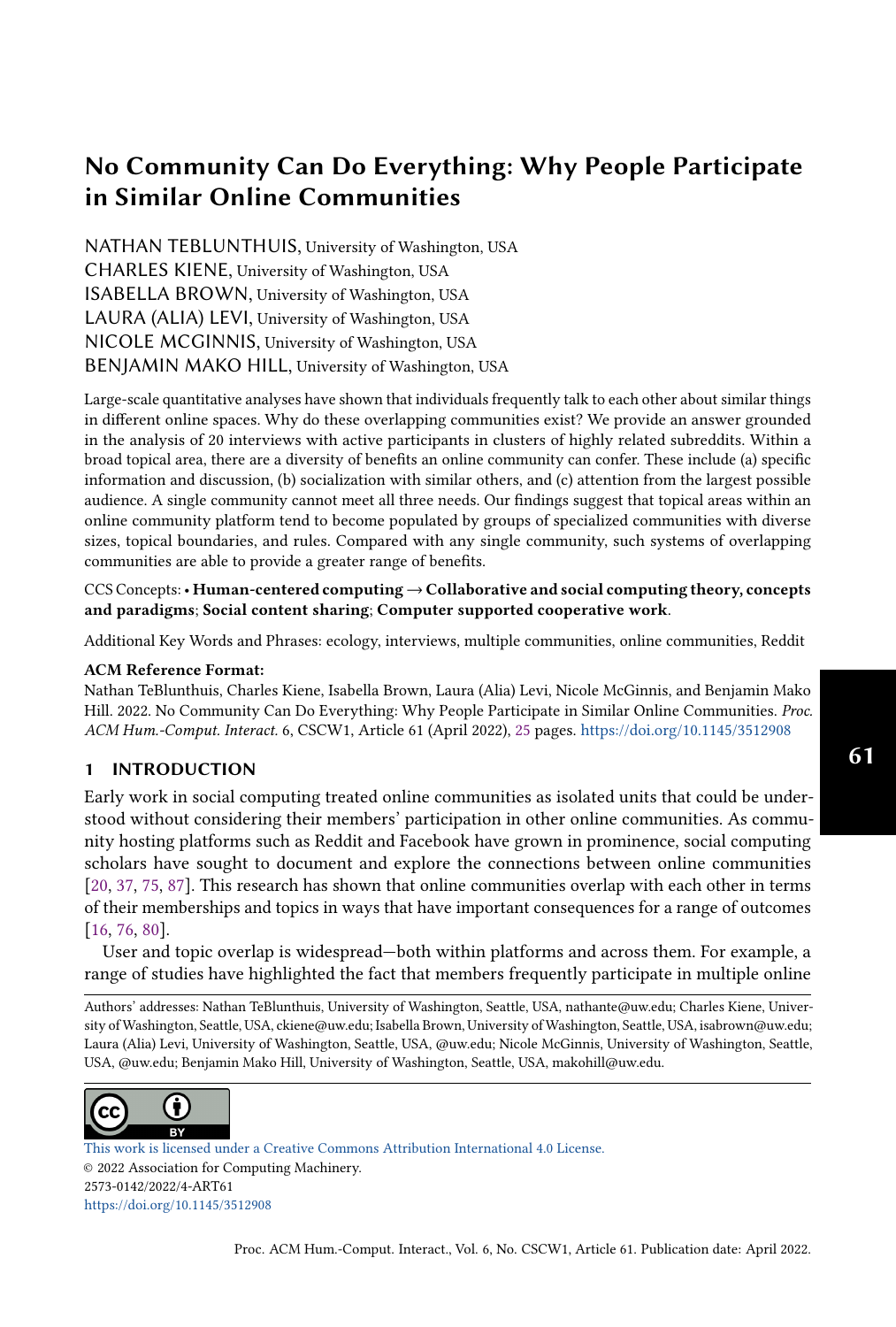groups. This occurs both serially as users migrate between communities over time [\[55,](#page-23-3) [74,](#page-23-4) [75\]](#page-23-0) and concurrently as individuals belong to multiple groups at once [\[40,](#page-22-1) [80,](#page-23-2) [88\]](#page-24-2). Many large platforms host distinct communities with similar topics and content [\[21,](#page-21-2) [87\]](#page-24-1). In at least one study, researchers have documented that overlaps in users and topics often coincide [\[21\]](#page-21-2). In other words, members of online communities often simultaneously participate in overlapping conversations with overlapping groups of people in different online spaces.

Why are the same individuals talking to each other about similar things in different online communities? Although social computing offers many theories of why individuals might want to participate in a community, almost all empirical work in social computing on user and topic overlap has used computational or quantitative analysis. As a result, we know very little about what overlaps mean to users. Critically, we also have very little in the way of empirical evidence that is able to speak to why communities overlap in the first place.

Our work seeks to complement existing quantitative research with a better qualitative understanding of intercommunity overlap and contribute to several streams of social computing scholarship. In particular, our work complements a series of social computing studies that have taken inspiration from ecological theory and shown that online groups' growth and survival are closely tied to activity in adjacent online spaces [\[76,](#page-23-1) [80,](#page-23-2) [87,](#page-24-1) [88\]](#page-24-2).

We seek to answer our research question (in italics above) through an interview-based study of Reddit users with experience in overlapping communities. Using a dataset of posts and comments on Reddit, we identify clusters of communities on Reddit with highly overlapping users and topics and recruit a set of 20 participants from nine clusters. Drawing from a grounded theory analysis of interview transcripts, we develop an explanation of why many users participate simultaneously in communities with overlapping memberships and topics.

Our findings suggest that users seek three benefits from online groups: users want to (a) find specific types of content, discussions, and information; (b) connect with similar types of people; and (c) share content with the largest possible audience. Our work also suggests that these three benefits are frequently in conflict such that the more a community provides one of these benefits, the less able it will be to provide the other two. Because it is difficult for a single community to fully provide all three benefits, clusters of overlapping communities are constructed to do so in aggregate.

# <span id="page-1-0"></span>2 RELATED WORK

Although most research in online communities analyzes the internal factors driving online community success [\[44\]](#page-22-2), a growing literature studies communities related by overlaps in topic or membership [\[21,](#page-21-2) [75,](#page-23-0) [76,](#page-23-1) [88\]](#page-24-2). This work has found that concurrent engagement in multiple communities is common on large platforms that host online communities such as Reddit where individuals smoothly jump from community to community [\[75\]](#page-23-0). With several exceptions [e.g., [25,](#page-21-3) [40,](#page-22-1) [42,](#page-22-3) [86\]](#page-24-3), this work typically takes the fact that communities overlap for granted and focuses on the consequences of overlap on outcomes such as the emergence and growth of communities [\[11,](#page-21-4) [88\]](#page-24-2) and the diffusion of types of language such as hate speech [\[16\]](#page-21-1). None of this work provides insight into how communities come to overlap and why these overlaps persist.

Researchers have investigated intercommunity conflict and found that conflict is initiated by a very small proportion of online communities [\[45\]](#page-22-4). Other work has shown that content cross-posted to different communities contributes to the ongoing renegotiation of topical boundaries [\[11\]](#page-21-4). Zhang et al. [\[84\]](#page-24-4) have shown that topical boundaries can also shift as similar communities attract users with different interests. In a related sense, Massanari [\[58\]](#page-23-5) has argued that toxic communities can influence the broader culture of a platform. As a result, banning problematic communities from a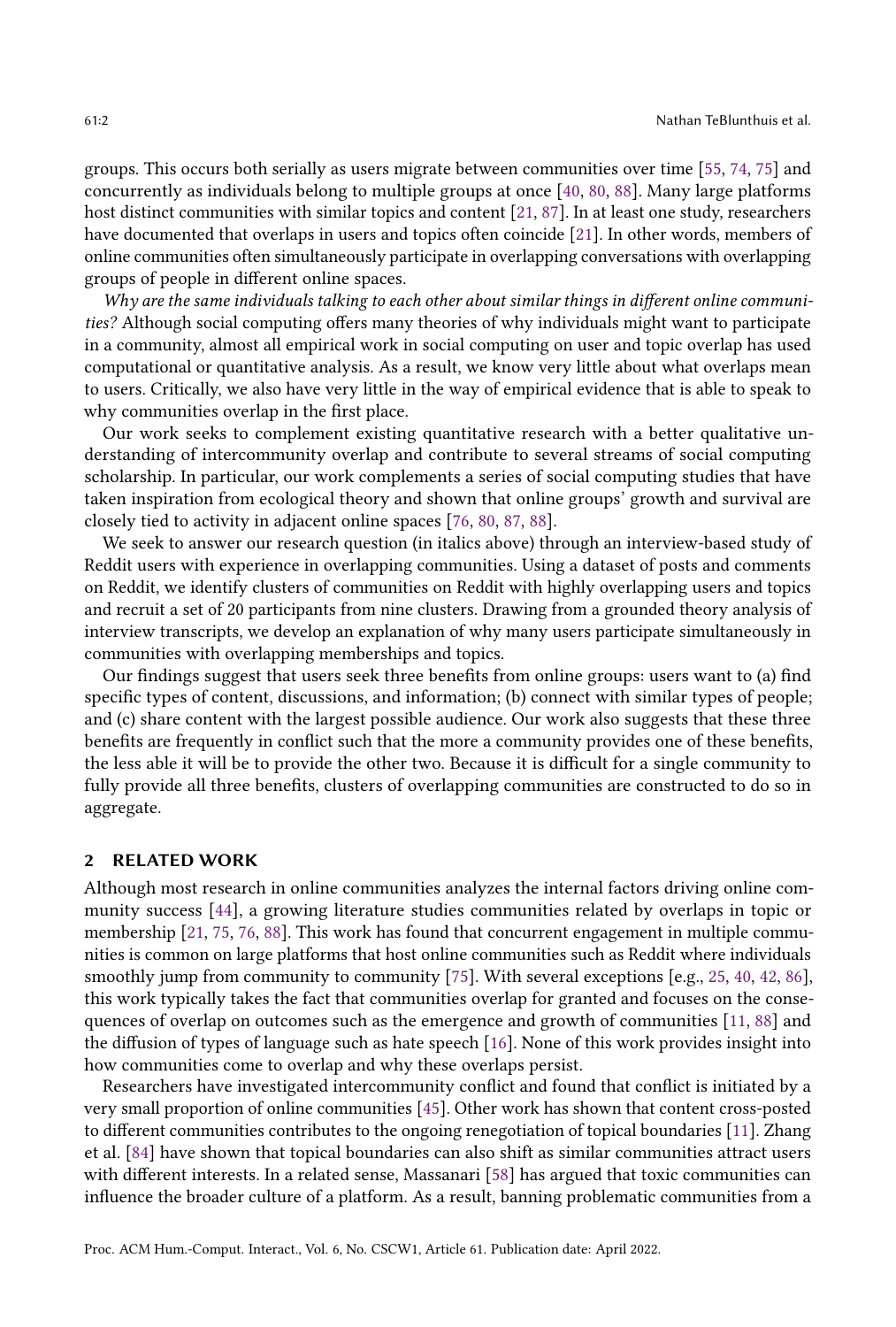platform such as Reddit can reduce toxicity in adjacent communities that are not directly affected [\[15,](#page-21-5) [67\]](#page-23-6).

A number of studies on overlapping communities draw upon ecological theory [\[76,](#page-23-1) [80,](#page-23-2) [87,](#page-24-1) [88\]](#page-24-2). Ecological approaches in social computing theorize that overlaps between users and topics relate to competitive or mutualistic forces and drive outcomes such as growth and survival. For example, Wang et al. [\[80\]](#page-23-2) found that membership overlap reduced the growth rate of Usenet groups. Zhu et al. [\[87\]](#page-24-1) found that participation rates often suffered if there was too little or too much overlap with other communities. Zhu et al. [\[88\]](#page-24-2) found that communities' survival was positively associated with membership overlap, especially with overlap with older communities. Recently, TeBlunthuis and Hill [\[76\]](#page-23-1) found that mutualism is common in clusters of overlapping subreddits.

Although these studies use statistical analysis to tell us about how communities relate to each other, they do not to speak to how participants understand the relationships between similar online communities or why they participate in overlapping communities. The exclusively quantitative nature of these accounts means that a range of potential explanations are possible.

Although we know of no qualitative examination focused directly on understanding why overlapping communities exist, there are a series of qualitative papers that point to potential answers. Fiesler and Dym [\[25\]](#page-21-3) describe the history of online fanfiction writing communities migrating across platforms in pursuit of hospitable infrastructure. Similarly, Zhao et al. [\[86\]](#page-24-3) describe how individuals use multiple social media platforms to meet varied and nuanced communication needs. Although their study is primarily quantitative, Zhu et al. [\[87\]](#page-24-1) include quotes from interviews to support the emic validity of notions of competition and mutualism between groups in an enterprise social media system. Finally, Hwang and Foote's [\[40\]](#page-22-1) recent paper seeks to explain why individuals participate in persistently small online communities on Reddit and ends with a reflection that many small communities are sustainable only because they are "nested" within larger niches. All told, these findings suggest a rich social process by which participants in online communities purposefully construct and move between overlapping spaces.

However, the small amount of qualitative evidence from participants in overlapping communities means that we lack a strong sense of why members choose to participate in multiple communities simultaneously. Although ecological studies attempt to quantify competition and mutualism, we know little about how members understand the relationships between their communities or if these key ecological concepts have any emic resonance. Our work seeks to place ecological studies of online communities on firmer qualitative ground.

#### <span id="page-2-0"></span>2.1 Reasons for Joining Online Communities

Decades of social computing research has sought to understand why people belong to particular online communities [\[44\]](#page-22-2). It has long been recognized that different people have different motivations and that a single individual may have multiple motivations that include the social, informational, and material benefits users receive through their participation [\[10,](#page-20-0) [78,](#page-23-7) [82\]](#page-24-5). In terms of uses and gratifications theory, "users actively seek particular media with the goal of gratifying an existing need" [\[48\]](#page-22-5). Past research has shown that people seek online communities to collaborate on projects [\[66\]](#page-23-8), to receive social support [\[51\]](#page-22-6), to cooperate with friends [\[78\]](#page-23-7), and, especially, to exchange information [\[50,](#page-22-7) [52,](#page-22-8) [63,](#page-23-9) [68\]](#page-23-10). Other research focuses on the growth and decline of membership in online communities and surfaces motivations for why people choose not to participate [\[19\]](#page-21-6). Brandtzæg and Heim [\[8\]](#page-20-1) found that a lack of trust or low quality content can lead to declines in membership. Online communities may decline because leaders are resistant to change and unwelcoming to newcomers [\[35,](#page-22-9) [71,](#page-23-11) [77\]](#page-23-12).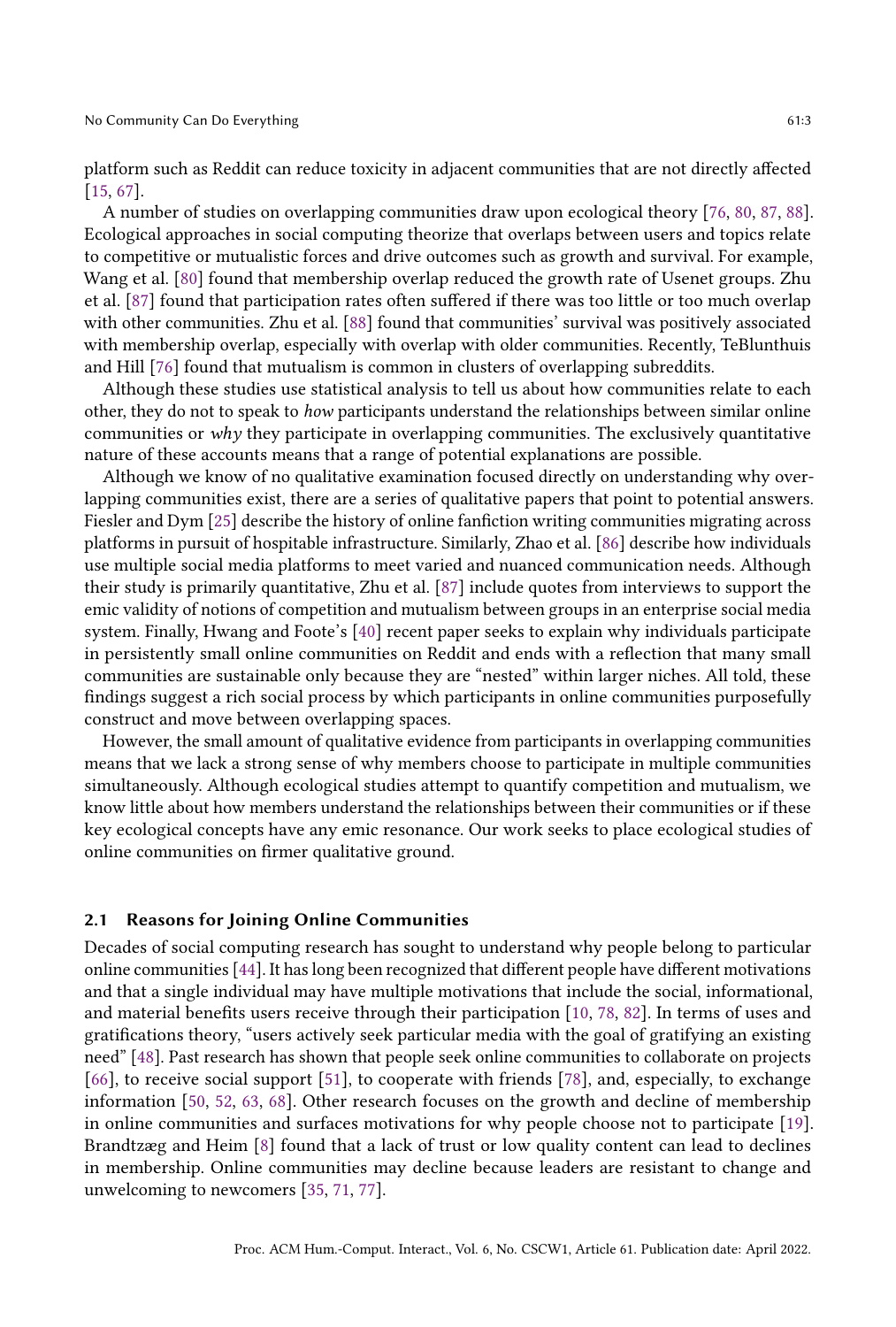Although our findings are the result of an inductive process of bottom-up grounded theory analysis, the presentation of our findings relies on three existing concepts: finding specific content, homophily, and finding the largest possible audience.

2.1.1 Finding specific content. One of the most important features of online communities is their ability to enable the spread of useful knowledge and information [\[24\]](#page-21-7). By connecting individuals with specific information and skills that they desire, online communities match knowledge seekers with experts and foster collaboration on information goods [\[6,](#page-20-2) [27,](#page-21-8) [31,](#page-21-9) [46\]](#page-22-10). Research has often focused on the ways that individuals utilize diverse types of social computing systems to meet their specific information needs through systems such as Q&A sites [\[3\]](#page-20-3), synchronous chat systems [\[81\]](#page-24-6), search engines [\[61\]](#page-23-13), social network sites [\[62,](#page-23-14) [72\]](#page-23-15), fanworks [\[27\]](#page-21-8), and knowledge bases [\[2,](#page-20-4) [64\]](#page-23-16).

2.1.2 Homophily. A second need that online communities serve is to foster connections with similar others. The term *homophily*, "a tendency for friendships to form between those who are alike in a designated respect" [\[49\]](#page-22-11), describes the set of benefits people can only receive from others who share their identities, beliefs, interests, or culture [\[60\]](#page-23-17). In offline settings, homophily helps explain why tastes in cuisine, music, and other cultural preferences are often correlated [\[22\]](#page-21-10), why similar people tend to congregate, and what happens when they do [\[60\]](#page-23-17). Homophily on social networks may drive the emergence of online "echo chambers" as individuals seek online communities whose members share their beliefs [\[23,](#page-21-11) [34,](#page-21-12) [39,](#page-22-12) [41\]](#page-22-13).

Research has shown that people have greater degrees of trust in homophilous groups and are more likely to share content posted by homophilous others [\[17,](#page-21-13) [56\]](#page-23-18). Homophily has been described as an important feature of online fan communities [\[27,](#page-21-8) [38\]](#page-22-14).

2.1.3 Finding the largest possible audience. Research on online communities producing public information goods has found evidence that audience size motivates contributors [\[85\]](#page-24-7). Additionally, numerous studies have shown that users of social networking sites frequently consider the audience that their posts and messages may reach [\[57,](#page-23-19) [83\]](#page-24-8). As individuals on social media typically have little information about who sees their posts, they conceive of "imagined audiences" based on cues from visible activity [\[7\]](#page-20-5) and target imagined audiences using deliberate strategies, such as using multiple platforms to reach distinct audiences, in order to control who sees or does not see their posts [\[54,](#page-22-15) [57,](#page-23-19) [86\]](#page-24-3).

### 3 STUDY DESIGN

To study overlapping membership in online communities, we conduct interviews with members of online communities hosted on Reddit, a social media platform for sharing, discussing, and rating news, media, and other content in user-created subcommunities called "subreddits." Individual users can participate in any of Reddit's millions of subreddit communities by posting "submissions" that might include a link to a news article, a question for discussion, an image, or text written by the submitter. Each submission has a corresponding threaded comments section. Users can also vote submissions and comments up or down as a form of distributed moderation and can give awards to comments and posts [\[9,](#page-20-6) [47\]](#page-22-16).

Subreddit communities are managed by teams of volunteer content moderators tasked with curtailing abusive behavior and keeping conversation on topic [\[59,](#page-23-20) [70\]](#page-23-21). Subreddits exist covering an enormous range of topics [\[26\]](#page-21-14), and Reddit has been the site of much research on overlapping online communities [\[21,](#page-21-2) [36,](#page-22-17) [74–](#page-23-4)[76\]](#page-23-1). Because the cost of creating and joining new communities on Reddit is very low, subreddits often overlap in both topic and membership. Users frequently create spinoff subreddit communities from larger and more established groups [\[74\]](#page-23-4).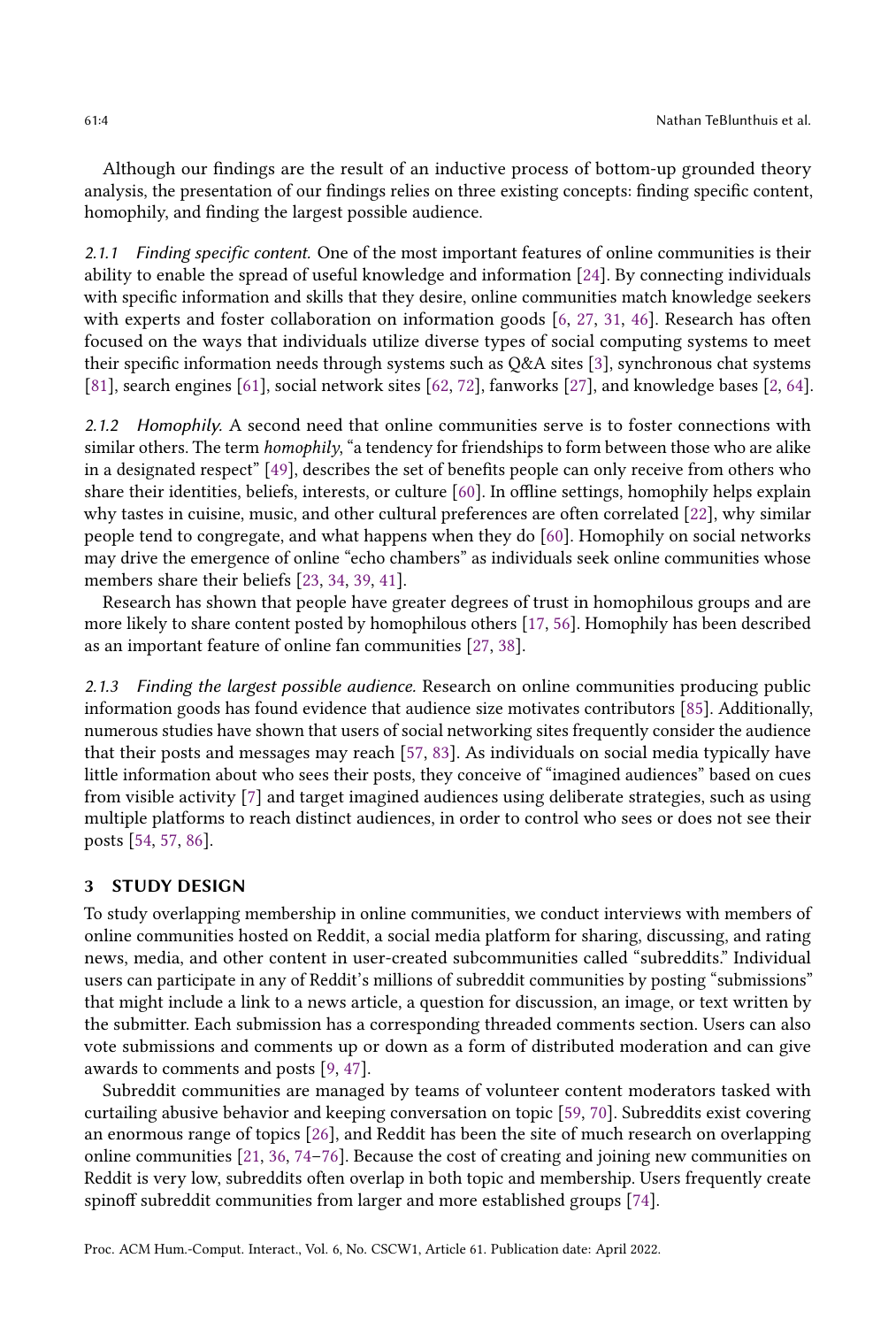## 3.1 Participant Selection

To understand why people participate in overlapping communities, we set out to interview people who are active in highly related subreddits. Additional inclusion criteria were that users were adults (i.e., above the age of majority in their country) and able to participate in an interview in English.

Our participant selection process began by first choosing clusters of highly related groups. To do so, we built a web-based data visualization of a clustering algorithm derived from user overlap to identify groups of interest-based subreddits having similar users. To generate the visualization, we conducted a computational analysis of the Pushshift Reddit dump containing a nearly complete collection of Reddit comments made before April 2020 [\[5\]](#page-20-7). We selected the top 10,000 subreddits based on the number of comments in this data and excluded subreddits where a majority of submissions were flagged as not safe for work. Next, following an approach described in prior work [\[21\]](#page-21-2), we constructed the measure of user similarity by taking the cosine similarities of TF-IDF vectors. Using this similarity measure, we ran affinity propagation clustering [\[29\]](#page-21-15) to group subreddits having overlapping users. We then built an HTML visualization of these clusters based on t-distributed stochastic neighbor embedding (t-SNE). We have included the visualization in our online supplement.

Although some aspects of our manual cluster selection process using this visualization were necessarily arbitrary, we tried to select clusters that were interest driven, involved primarily English language discussion, and were focused on content about which all members of the research team would be comfortable speaking. As a result, we did not select any clusters that were focused on sex or pornography, fringe or extreme politics, content specific to geographic regions, or topics that our group could not understand.

We sought out clusters that we hoped would result in individuals from a diverse range of ages, genders, and life experiences. Although we did not collect demographic information from our interviewees, our interviewees' presentation and descriptions of themselves suggested that these efforts were not entirely successful. Our pool of interviewees included young and middle-aged people; people of color; people from the United States, Canada, and Europe; people who did not speak English as a first language; and people who were not men. That said, men were very likely overrepresented in our pool of interviewees, perhaps even in relation to the disproportionate participation of men on Reddit [\[4\]](#page-20-8).

The clusters we selected each include 3–10 subreddits on the following topics: rock climbing, streetwear fashion, roller coasters, vintage audio, podcasting, painting, drag culture and performance, indie music, and dating for middle-aged adults. Information about each subreddit and cluster can be found in Table [1.](#page-5-0)

Using the Pushshift Reddit dataset, we identified candidate participants who were among the top 80% most frequent commenters within each cluster, who participated in multiple subreddits in the cluster, and who were active in the cluster during a period of at least 1 calendar year. We began recruiting a random sample of 50 candidates matching these criteria within each cluster by sending direct messages through Reddit. Interested potential recruits filled out a short online survey confirming that they were adults and able to participate in English language interviews. The survey also asked participants about their participation and familiarity with each of the subreddits in each cluster to verify that they were knowledgeable. At the beginning of each interview, we asked if there were any other subreddits related to those identified by the clustering algorithm. As a result, our conversations were not limited to the subreddits listed in Table [1.](#page-5-0)

We began by recruiting participants from the first three clusters listed in Table [1.](#page-5-0) We found ourselves reaching saturation within these clusters quickly. We also found that different clusters were surfacing quite different data. In response, we added additional clusters and recruited at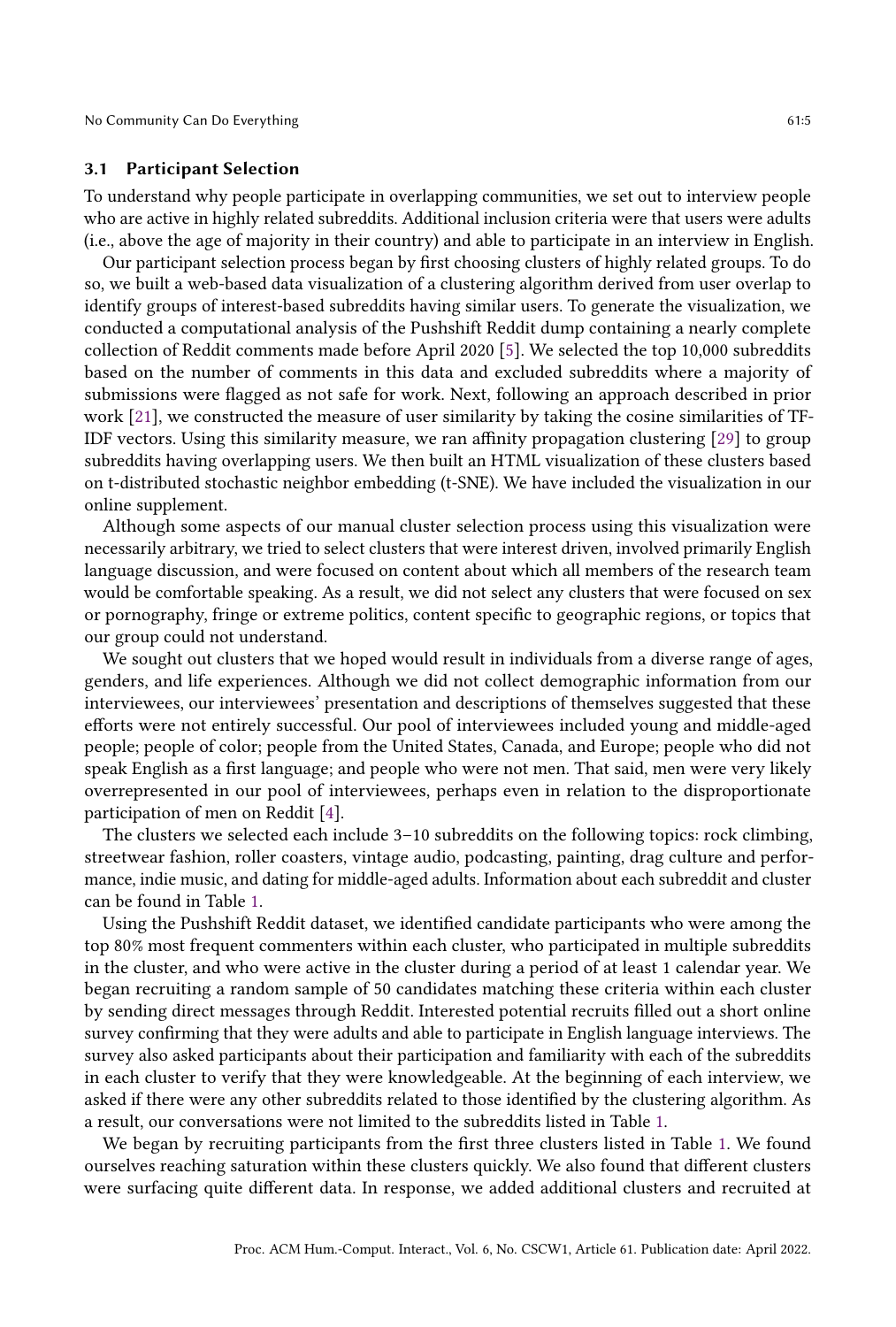<span id="page-5-0"></span>

| Subreddit             | Cluster            | <b>Subscribers</b> | Created    |
|-----------------------|--------------------|--------------------|------------|
| r/bouldering          | Climbing           | 194,814            | 2009-10-28 |
| r/climbharder         | Climbing           | 117,288            | 2010-10-19 |
| $r$ /climbing         | Climbing           | 935,621            | 2008-07-17 |
| r/climbingcirclejerk  | Climbing           | 45,032             | 2011-08-18 |
| r/Drag                | Drag               | 44,724             | 2011-01-15 |
| r/Dragula             | Drag               | 27,510             | 2016-11-03 |
| r/rupaulsdragrace     | Drag               | 440,329            | 2011-11-15 |
| r/RPDR_UK             | Drag               | 31,867             | 2019-02-07 |
| r/SpoiledDragRace     | Drag               | 69,027             | 2018-02-16 |
| r/MsPaintsArtRace     | Drag               | 61,292             | 2017-04-17 |
| r/MGMT                | <b>Indie Music</b> | 17,744             | 2010-02-25 |
| r/tameimpala          | <b>Indie Music</b> | 94,248             | 2011-10-30 |
| $r/kg$ atlw           | <b>Indie Music</b> | 59,191             | 2015-07-01 |
| r/Indieheads          | <b>Indie Music</b> | 1,932,698          | 2013-12-24 |
| r/datingoverthirty    | Middle Age Dating  | 436,480            | 2014-11-04 |
| r/DatingAfterThirty   | Middle Age Dating  | 11,550             | 2018-03-09 |
| r/datingoverforty     | Middle Age Dating  | 52,522             | 2018-12-15 |
| r/relationshipsover35 | Middle Age Dating  | 14,916             | 2018-02-06 |
| r/OilPainting         | Painting           | 186,716            | 2011-09-22 |
| $r/P$ ainting         | Painting           | 280,865            | 2008-06-13 |
| r/PourPainting        | Painting           | 178,800            | 2017-07-28 |
| r/Watercolor          | Painting           | 269,882            | 2012-01-15 |
| r/HappyTrees          | Painting           | 53,362             | 2011-02-07 |
| $r$ /podcasts         | Podcasting         | 1,995,693          | 2008-01-25 |
| r/podcast             | Podcasting         | 60,497             | 2009-01-02 |
| r/podcasting          | Podcasting         | 73,010             | 2010-09-17 |
| r/audiodrama          | Podcasting         | 129,102            | 2010-11-30 |
| r/ska                 | Podcasting         | 34,397             | 2008-03-12 |
| r/guessthecoaster     | Rollercoasters     | 5,094              | 2017-06-30 |
| r/rollercoasterjerk   | Rollercoasters     | 12,378             | 2016-07-14 |
| r/rollercoasters      | Rollercoasters     | 66,652             | 2010-07-31 |
| r/rt                  | Rollercoasters     | 55,275             | 2010-08-04 |
| r/themeparkitect      | Rollercoasters     | 13,536             | 2014-06-16 |
| r/streetwear          | Streetwear         | 2,678,745          | 2011-04-30 |
| r/supremeclothing     | Streetwear         | 154,797            | 2012-04-04 |
| r/womensstreetwear    | Streetwear         | 421,279            | 2016-04-25 |
| r/bapeheads           | Streetwear         | 19,672             | 2013-08-12 |
| r/malefashion         | Streetwear         | 207,843            | 2011-04-02 |
| r/sadboys             | Streetwear         | 74,932             | 2013-06-30 |
| r/techwearclothing    | Streetwear         | 94,675             | 2017-03-01 |
| r/Vans                | Streetwear         | 51,997             | 2011-07-01 |
| r/cassetteculture     | Vintage Audio      | 45,615             | 2011-05-25 |
| r/typewriters         | Vintage Audio      | 20,037             | 2010-10-25 |
| r/vintageaudio        | Vintage Audio      | 59,202             | 2011-09-18 |

Table 1. Clusters of subreddits from which we recruited participants, subscriber counts at the time of the study, and the creation date of each subreddit.

least two participants from each until we reached global saturation. In some clusters, we did not reach saturation in two interviews. In these cases, we sent additional invitations and conducted

Proc. ACM Hum.-Comput. Interact., Vol. 6, No. CSCW1, Article 61. Publication date: April 2022.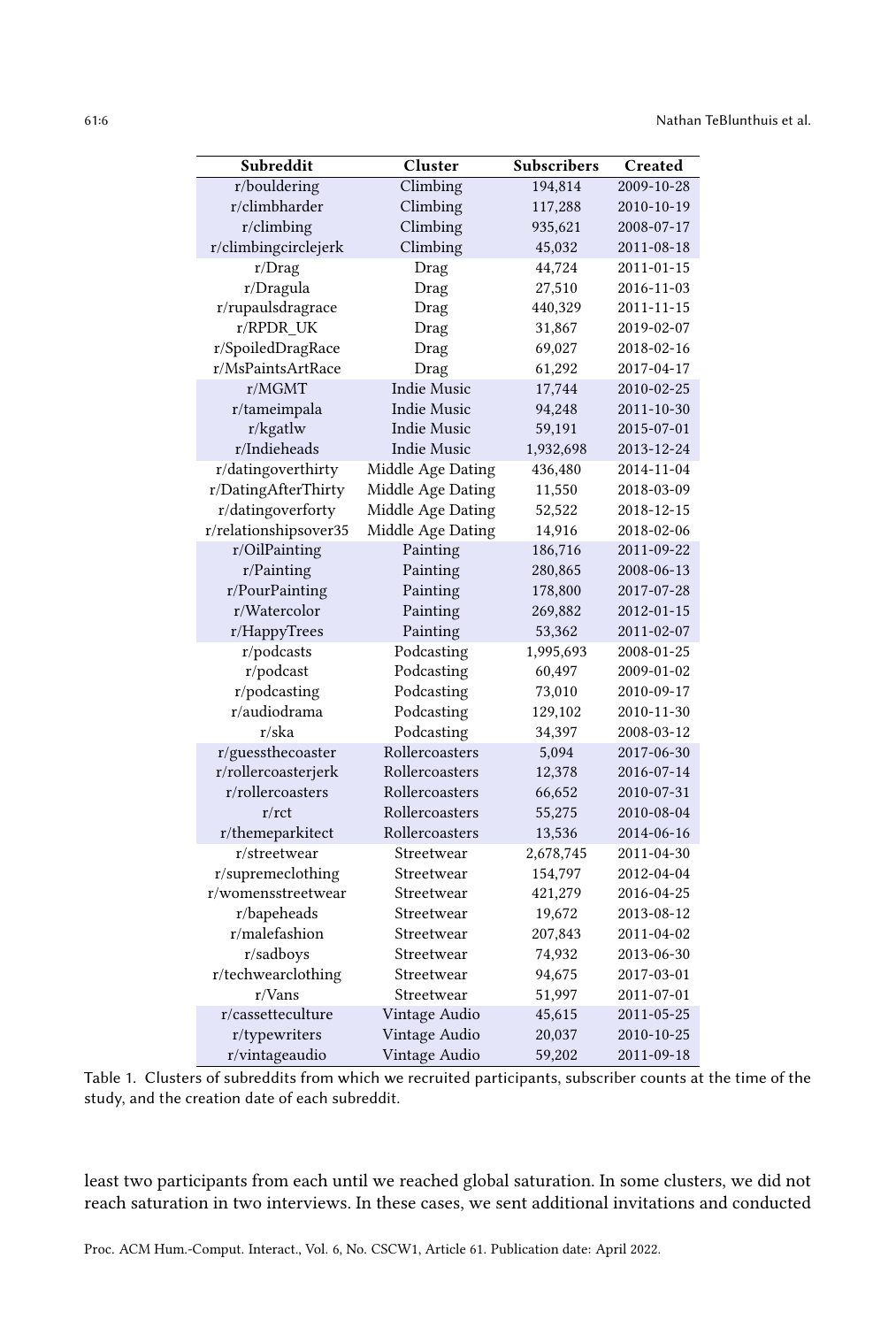additional interviews. In total, 20 participants were successfully recruited and interviewed by five members of the research team before we reached global saturation and ceased data collection. The characteristics of our interviewees are presented in Table [2.](#page-7-0)

All of our interviews were semistructured. Although we drew from a long series of open-ended questions about participation in different subreddits and the relationships between communities, we chose our questions based on what our subjects wanted to talk about. A copy of our interview protocol is included in our supplementary material. Interviews were 49 min long on average but varied substantially in length. We suggested conducting interviews over Zoom but offered the participants their choice of communication channel. As a result, we conducted two interviews over the phone, one using Discord chat, and the rest over Zoom. Interviews were transcribed automatically using Zoom's built-in transcription and the otter.ai service and were then manually corrected by the authors. After each interview, participants were compensated with a digital gift card for \$20 USD through the Tango Card reward service.<sup>[1](#page-6-0)</sup>

# 3.2 Qualitative Data Analysis

Our analysis followed Charmaz's [\[18\]](#page-21-16) approach to grounded theory as closely as possible. We conducted coding and data collection in parallel. We generated over 950 codes, which we then grouped in an iterative axial coding process that generated 18 thematic memos. As we completed collecting data, we refined our codes and combined themes to identify answers to our following orienting research questions: Why are there so many similar online communities? And why not more? Although primarily inductive, our analysis was influenced by sensitizing concepts from prior work including our knowledge of scholarship on overlapping online communities described in [§2](#page-1-0) and the reasons that people participate in online communities summarized in [§2.1.](#page-2-0) In analyzing our data, we noted that interviewees described their participation in multiple different subreddits and their preference for particular subreddits in terms of the inability of one community (often the "main" or "largest" community) to provide the desired benefits. This observation forms the basis of the grounded theory around which we organize our findings. All parts of this process were completed by the full team.

# 3.3 Ethical Considerations

Our study design was reviewed by the Institutional Review Board (IRB) at the University of Washington and was determined to be exempt. As part of the design of this study, we took several steps to protect the privacy of our research participants. Participants were fully briefed about the design of the study before being interviewed and were given documents concerning the study and contact information for our IRB. Explicit consent was obtained from every participant.

Because this project involved collaboration with a relatively large team, we used the Keybase endto-end encryption service for all discussion and data sharing. Finally, participants were anonymized so that no direct identifiers were recorded in the process of data collection, and only anonymized pseudonyms (e.g., C1, P2, and V2, as show in Table [2\)](#page-7-0) are published in this paper. We made several minor edits to quotes to obscure potentially identifying details.

## 4 FINDINGS

Why do people participate in multiple online communities around the same topic? The answer that emerged from our grounded theory is that no one community can provide all the benefits that users want. At a high level, we find that people have multiple and diverse motivations for participation in online communities. In [§4.1,](#page-7-1) we describe the types of benefits they seek organized

<span id="page-6-0"></span><sup>1</sup><https://www.tangocard.com/>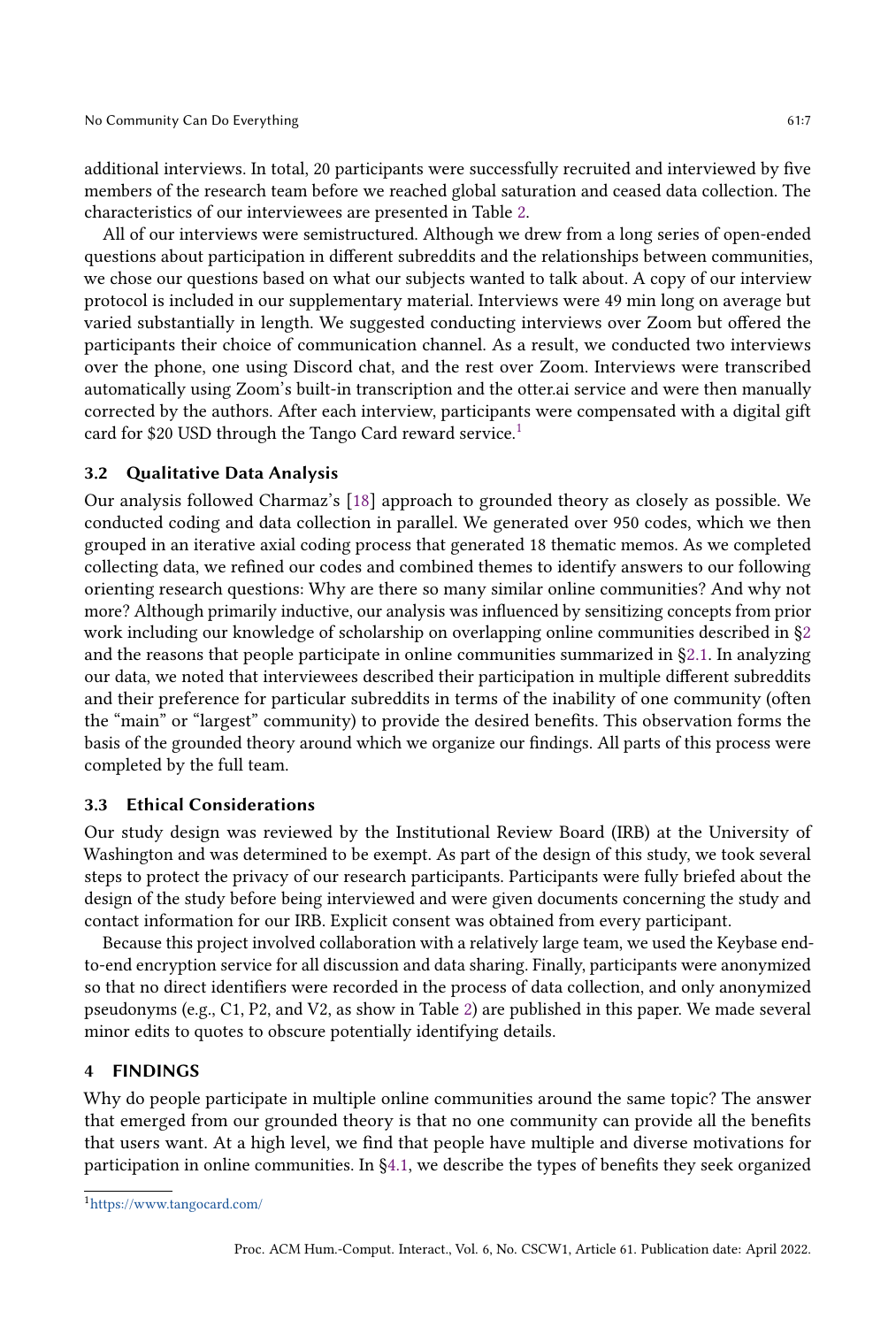<span id="page-7-0"></span>

| Participant ID | Cluster              | Interview Length (min) |
|----------------|----------------------|------------------------|
| C <sub>1</sub> | Climbing             | 56                     |
| C <sub>2</sub> | Climbing             | 51                     |
| C <sub>3</sub> | Climbing             | 41                     |
| D <sub>1</sub> | Drag                 | 51                     |
| D <sub>2</sub> | Drag                 | 67                     |
| I <sub>1</sub> | <b>Indie Music</b>   | 71                     |
| I2             | <b>Indie Music</b>   | 43                     |
| O <sub>1</sub> | Podcasting           | 30                     |
| O <sub>2</sub> | Podcasting           | 44                     |
| P <sub>1</sub> | Painting             | 58                     |
| P <sub>2</sub> | Painting             | 35                     |
| P <sub>3</sub> | Painting             | 40                     |
| P <sub>4</sub> | Painting             | 35                     |
| R1             | Rollercoasters       | 24                     |
| R <sub>2</sub> | Rollercoasters       | 43                     |
| S <sub>1</sub> | Streetwear           | 79                     |
| S <sub>2</sub> | Streetwear           | 55                     |
| T1             | Dating in Middle Age | 63                     |
| T2             | Dating in Middle Age | 53                     |
| V <sub>1</sub> | Vintage Audio        | 34                     |
| V <sub>2</sub> | Vintage Audio        | 56                     |

Table 2. List of anonymized participant IDs, the cluster from which we recruited them, and the length of their interview.

into three categories: (a) engaging with specific types of content, (b) homophilous socialization, and (c) sharing content contributions with as large an audience as possible. In §4.2, we use data from our interviews to describe the tensions between these benefits. We also investigate how our interviewees understood competition and mutualism—key concepts from ecological studies in social computing—between overlapping communities. Our interviewees overwhelmingly found mutualism to be more consistent with their understandings of overlapping online communities than competition. Our contribution comes in the form of a theoretical framework, grounded in our data, that describes how the full benefits of participating in communities can only be satisfied by portfolios of communities.

# <span id="page-7-1"></span>4.1 Benefits Users Seek from Communities

<span id="page-7-2"></span>4.1.1 Specific kinds of content. Content on Reddit is organized into subreddits that define their own topical boundaries. These boundaries may be broad (e.g., news) or narrow (e.g., types of painting media). Moreover, subreddits that prohibit types of content or behavior generate niches for subreddits with different rules. Despite such forms of specialization, multiple communities often welcome the same content and encourage users to "cross-post" material.

A subreddit's topic—what it is about and what content should be posted—is often signified by its name. A climbing enthusiastic explains:

I think the name itself [r/climbharder], kind of specifically points out that: this is not

for people who climb hard. It's for people who climb and want to climb harder. (C1)

C1 describes how the purpose of a subreddit is tied to its name by emphasizing the adjectival suffix "-er" as indicative of the fact that the subreddit is not about achieving elite performance but about improving.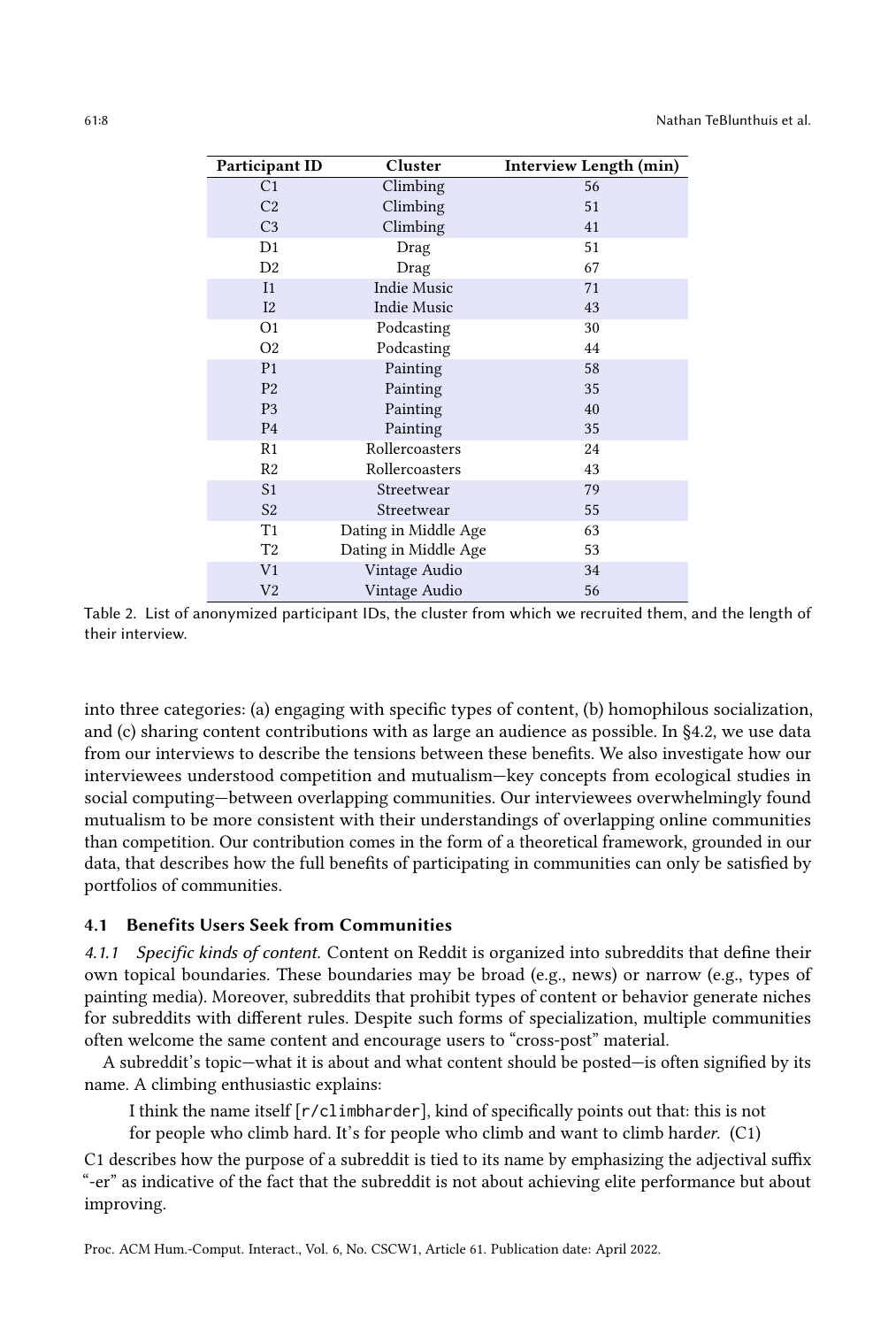Similarly, a participant in subreddits about drag performance invokes Marshall McLuhan to describe how they know what content to post and where to post them:

Let's say you were a drag artist and you wanted to show off something that you just created. You would have to go select which community you wanted to show it off in. And I guess among those, [r/Drag] would be the one to do that in. But if you're if you're wanting to show off a piece of artwork or something that you made of a queen from Rupaul's drag race—and the best place to show that off would be to go to [r/rupaulsdragrace] and post it there. So it's [a] 'the medium is the message' kind of thing. . . . You know where would get the most views [and] where would be the best place to post your content. (D1)

Like D1, our informants had deep knowledge of what kinds of specific content would be appropriate for each subreddit in their cluster.

Specialization also occurred as a form of regulatory arbitrage when one community had formal or informal rules about the kind of content that was allowed. In these cases, we would often hear about an adjacent community where breaking the rules is accepted, perhaps even the raison d'être. For example, r/rupaulsdragrace prohibits spoilers and information about the outcomes of a reality TV show. r/spoileddragrace is a community about the same show that allows spoilers.

This pattern is so widespread on Reddit that it is often signaled in subreddit naming conventions [\[36\]](#page-22-17). The "meta" prefix signals meta-discussions, often drama-centered, about another subreddit. The "jerk" suffix signals a space for memes, mockery, silliness, or other content unaccepted in the "main" subreddit. Both are commonly understood and were discussed at length by our interviewees. For example, among the Rollercoasters subreddits, R1 described the "jerk" subreddit as a "joke subreddit" where members of the main rollercoasters subreddit could make fun of themselves:

I would definitely say r/rollercoasters and r/rollercoasterjerk are really deeply intertwined. It's usually all the same members and stuff because of the fact that the coaster 'jerk' is just meant to make fun of the main subreddit. It's just a joke subreddit. (R1)

"Jerk" subreddits were a common source of discussion among our participants.

Among the Climbing subreddits, the "main" subreddit about rock climbing (r/climbing) is welcoming to newcomers. C1 explained that members upvote posts by newcomers"to encourage more entrance into the sport." However, newcomer posts are often repetitive pictures of people climbing in gyms or videos of famous climbers. This annoys some experienced climbers. The "jerk" subreddit provides a backstage space where making fun of newcomers is permitted.

In addition to being divided by rules, interrelated subreddits can be structured as a ladder of "conceptual rungs" where one finds larger communities as one ascends the ladder. A participant in the subreddits on art and painting described this phenomenon as

You go up through these conceptual rungs.... When you go up from, say, r/OilPaintinglike r/HappyTrees to r/OilPainting—it's a much bigger community. And then from r/OilPainting to Painting, which is even bigger. (P2)

P2 explained that smaller subreddits such as /r/HappyTrees support learners and are generally more welcoming places. Although the quotation above suggests that the size of communities increases as one moves up conceptual rungs, the relationship between topical scope and size was more complicated. In some topical areas, subreddits with relatively specific topics have the largest and most active communities. For example, /r/rupaulsdragrace is the most active drag subreddit by a large margin, even though it focuses on a reality TV series that is part of the broader drag community covered by r/drag.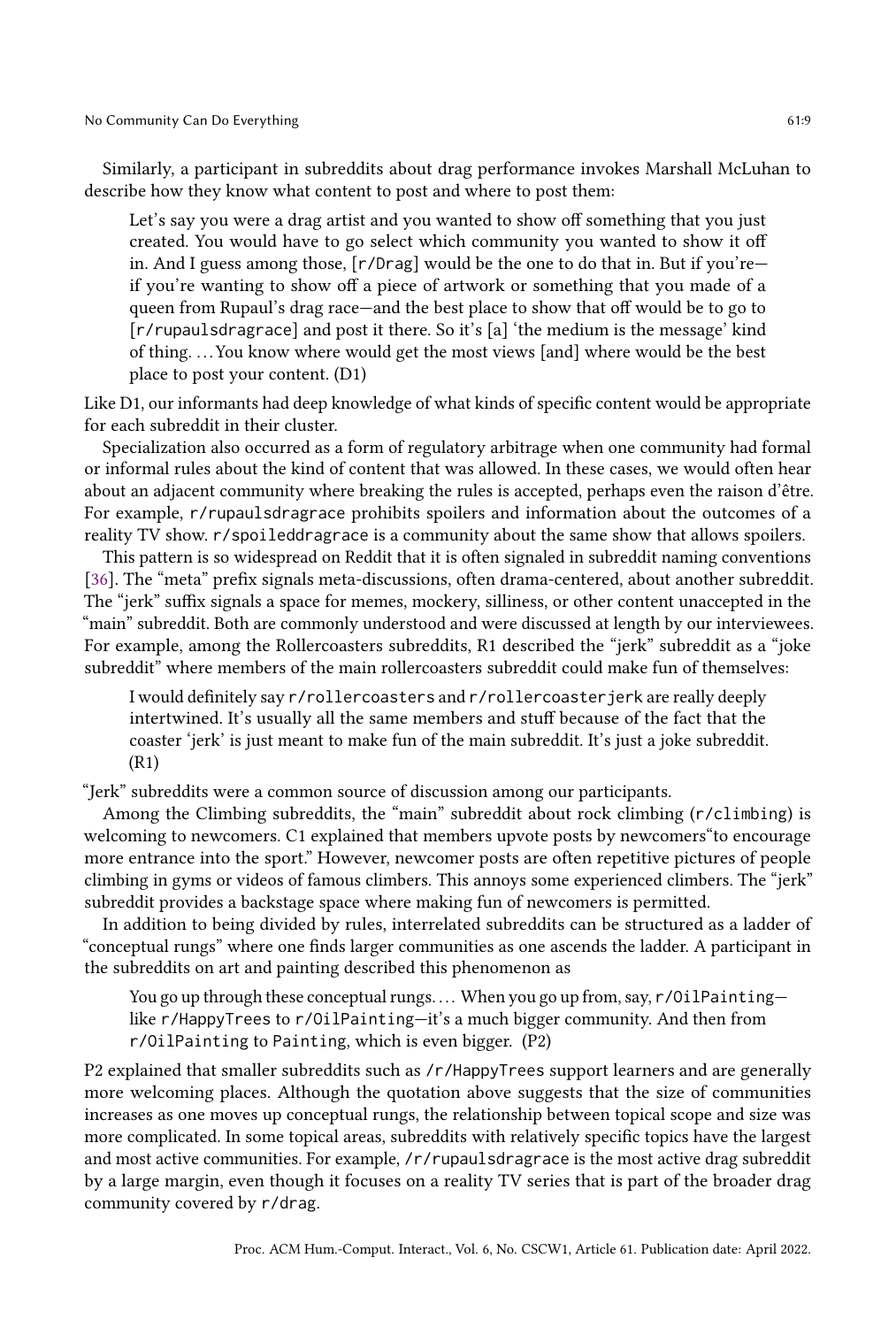Although many specialized subreddits exist, people who want to share their work, ask a question, or have a specific discussion may not know the best place to post. Cross-posting—i.e., when someone posts the same content, questions, or messages in multiple communities—is widespread on Reddit. Cross-posting has sometimes been viewed negatively as a form of attention grabbing (i.e., "karma whoring") [\[65\]](#page-23-22). More often, however, we heard that cross-posting was acceptable and even encouraged to establish complementary conversations or find different audiences.

Multiple interviewees from the Climbing cluster, including C1, described how, when people ask for training advice in r/climbing, the largest subreddit about rock climbing, they will be advised to cross-post to r/climbharder:

Somebody will post asking for advice in r/climbing and oftentimes, somebody will comment and be like, 'Hey, you know? You're welcome to ask this here, but you might get more and better responses at r/climbharder.' (C1)

C1 explained that even though conversations about training often start in the main subreddit, they are not likely to gain traction because not everybody in the main community is interested in the more intensive aspects of climbing.

In sum, the ecosystem of subreddits about similar topics provides more opportunities for people to find specific desired discussions. People receive positive feedback and engagement when they post content that fits a subreddit's specific topic. That said, the subreddit where a particular piece of content will be best received is often not clear to the person posting it. Cross-posting provides multiple chances to start a desired discussion.

4.1.2 Homophily. Online communities have long been recognized as a way to "find my people" by bringing together users who share things as diverse as a psychiatric diagnosis, enthusiasm for a hobby, or membership in a subculture or identity group. A member of the Middle Age Dating cluster of subreddits explains:

[When I joined the ADHD Reddit sites], I feel like I found my people after all these years. ... If you don't have ADHD, and don't wonder what's going on other people's brains all the time, I think you just think that everybody thinks like you. And they don't. They don't. So if you're 30 and you're having a problem, you really just want to talk to other 30 somethings. (T2)

T2's description of having "found my people" and talking to other people like themselves invokes the idea of homophily: the desire to connect to others similar to oneself. Analytically distinct from finding personalized information in narrowly focused subreddits, homophily was frequently cited as an end in itself by our interviewees. Our interviewees sought to connect with "like-minded" people having similar interests, demographics, identities, tastes, and status.

Even though the identities of others in subreddit communities are largely invisible, participants can easily imagine the demography of the subreddit. A participant in the Drag cluster of subreddits described r/Dragula, a community of fans of a TV show featuring horror-infused drag styles, as follows:

I think it would be a mostly LGBTQ audience. And not many straights. But if there are straights, they would be really open minded or edgy. Or, I don't know ... associated with that 'dark' aesthetic. (D2)

D2's thoughts on r/Dragula convey a clear sense of the audience of the subreddit. Of course, the pseudonymous nature of Reddit obscures age, race, gender, and ethnicity. That said, Reddit users draw on stereotypes about fanbases and cues such as mentions of schools, selfie posts, linguistic markers, and cultural references to build clear models of the types of people in a subreddit. In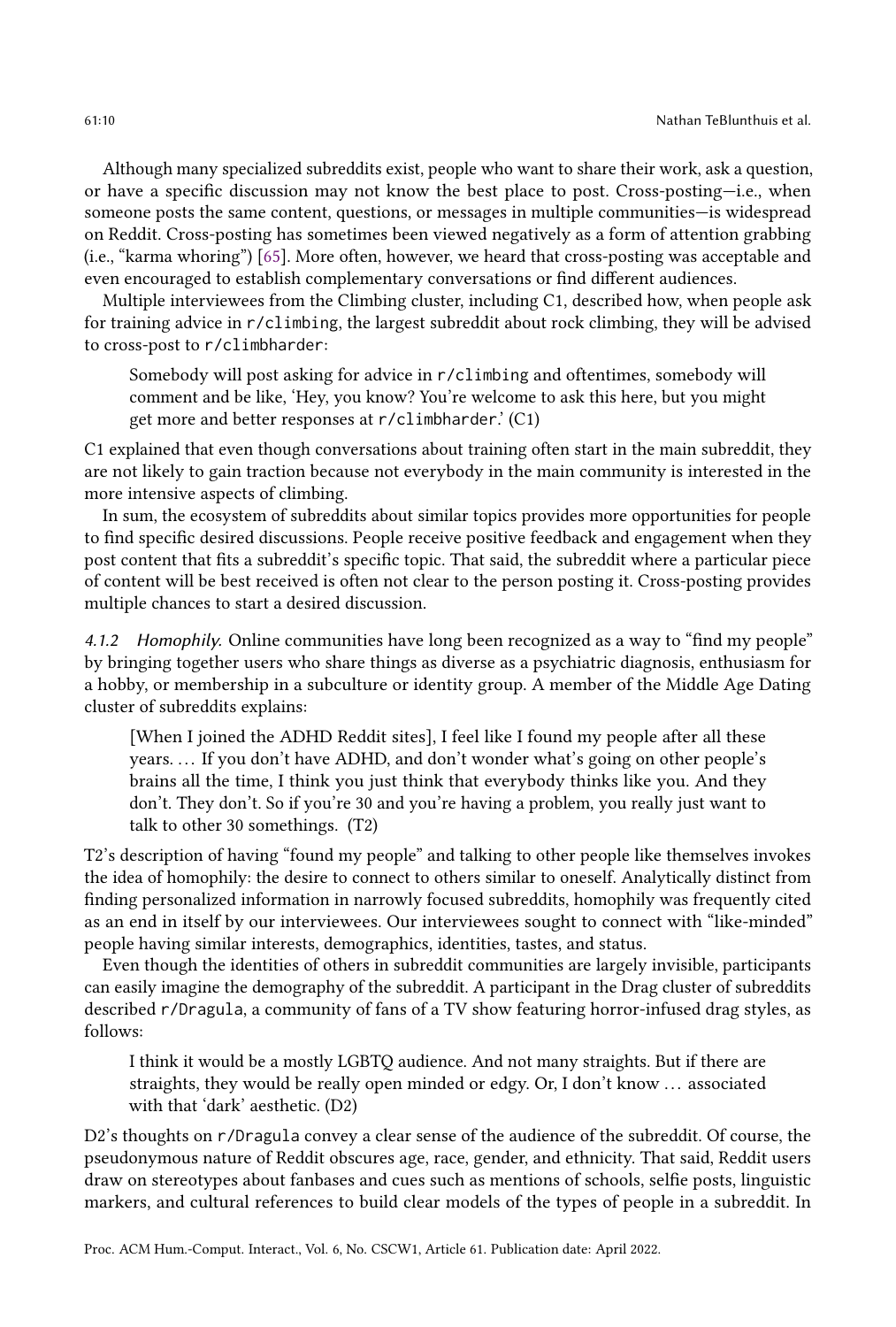further unpacking these dimensions, D2 contrasts r/Dragula with the more mainstream subreddits about the show Rupaul's Drag Race:

[As for subreddits about] the drag race (r/rupaulsdragrace), Drag Race UK (r/RPDR\_- UK), and the spoiled drag race (r/SpoiledDragRace). ... Most of [the participants in these other groups] don't do drag. Most of them are, I think, white gay men, or straight women who see drag with a very narrow view of what drag is. Hegemonic? I don't know if that's the word, but they apply the same standards of beauty that are applied to women and men and artists and performers to this art form. (D2)

D2 conveyed both a strong sense of the demographics of different drag subreddits and a strong sense of identification with r/Dragula, which they described as less toxic, more inclusive, and more creative, in part because its membership has a greater concentration of LGBTQ and non-White people who are less interested in conforming to hegemonic beauty standards.

Subreddits divide broad topical areas such as drag, art, and fashion into subgroups of people occupying strata of status hierarchies associated with identity, expertise, and class. For example, in the Climbing cluster of subreddits, rock climbing ability confers status and separates beginners from advanced athletes. We found that these two groups concentrate their participation in different subreddits. Across the clusters, we found that experts sought out fellow experts with whom to share knowledge, offer reflections, and give advice grounded in shared extensive experience.

Our Streetware interviewees reported that subreddits about fashion are split along lines that are associated with the price and status of the clothes being discussed:

The kind of person, the Platonic ideal poster or user of something like r/streetwear, is probably more open-minded, maybe, in terms of what they think is cool, what they think is worth wearing. Whereas, you know,  $\dots$  the r/malefashion snob is a snob. (S1)

Even though users of r/streetwear share and discuss men's fashion, r/malefashion, which focuses on higher-status and more expensive styles, looks down on their casual and youthful styles. S1 is a member of the r/streetwear subreddit. Although their groups are "chill" and "supportive," higher-status groups are "snobby." It is clear that S1 feels unwelcome and out of place in the higher-status group.

Similarly, our interviewees described status hierarchies in Painting subreddits related to skill level and medium. P4 described how they were invited to cross-post their work from r/Watercolor to r/Artoilpainting, a smaller subreddit that seems to have a complicated relationship with watercolor. Although watercolor submissions are allowed, and, in this instance, encouraged, both the subreddit's name and the similarity between its visual tag for watercolor submissions with the downvote button suggest that oil is the preferred medium in this community. In this way, the division of topical spaces into spheres of similar status and identity allows members to find groups that exclude both those who look down on them and those who they look down upon.

Although "finding your people" is satisfying in itself, it can also be a foundation for a wide range of other kinds of benefits. For example, a homophilous community leads to conversations that can promote trust. Trust has many benefits such as building confidence in the advice and information shared within a community. In some communities we studied, this trust enabled buying, selling, and trading of material goods.

V2, one of our interviewees from the Vintage Audio cluster, described a community of record collectors on Reddit that acted as a market for buying, selling, and trading records. They preferred this subreddit to other online markets such as Ebay because the community holds members accountable for honest transacting and because of the intrinsic reward that comes from sharing records with a fellow community member: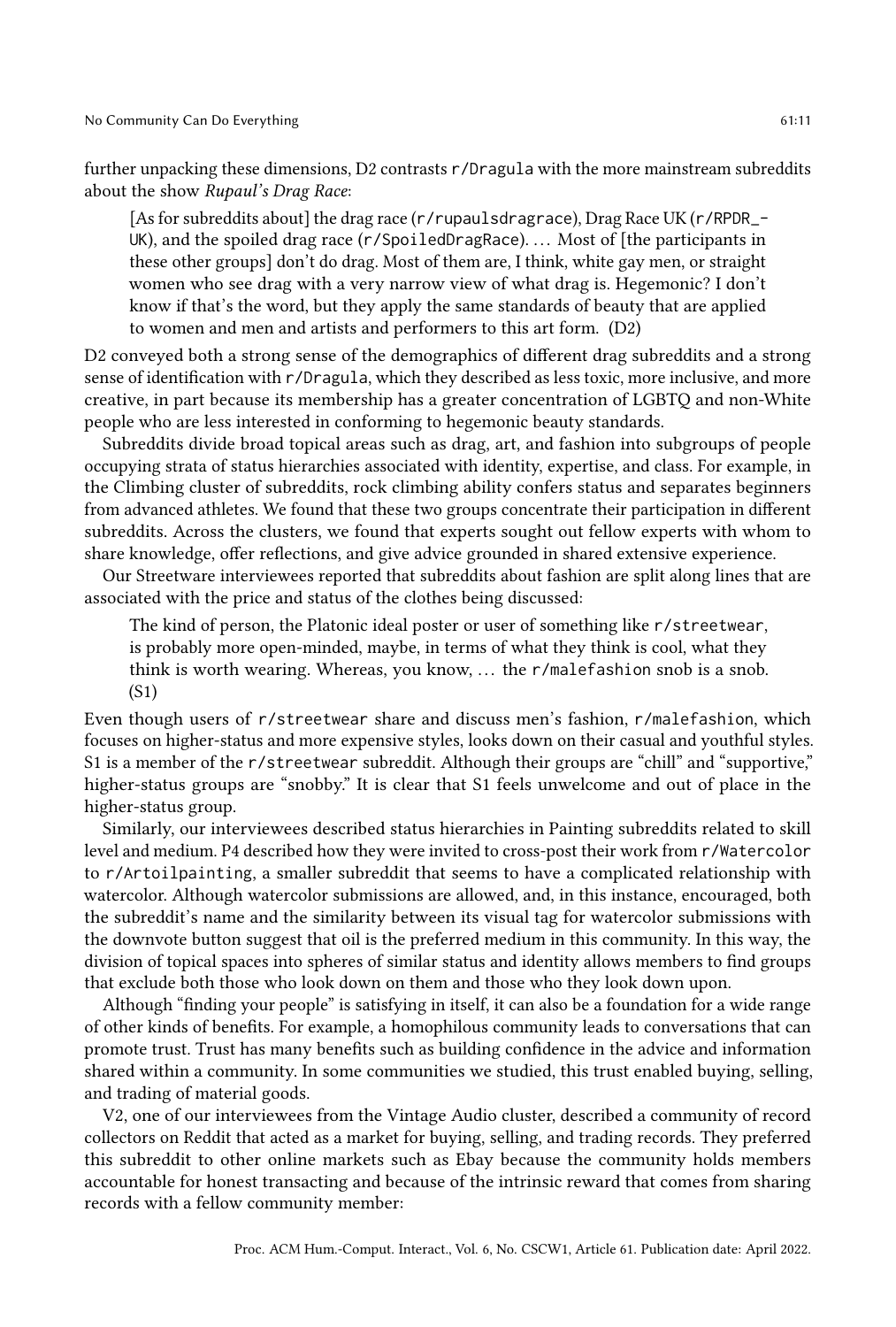Because it's a group of people that are like-minded, ... your feet are kind of held to the fire a little bit more about actually being realistic with the condition [of the material you are selling]. Whereas, [when you buy] vinyl at the used record shop, sometimes you feel like someone's trying to pull one over on you . . . I feel like because it is a community, sometimes you can get some kind of better deal ...

I found other people that share the hobby that I like. So I almost, definitely, feel like they're friends in a little way. And so I want to, if I'm ever selling, I'm going out of my way to make sure that whatever I'm doing, everything I'm doing, is above board. (V2)

V2 was very enthusiastic about the "marketplace wrapped in a community" for vinyl records. According to V2, both buyers and sellers of records benefit from transacting within a community of like-minded hobbyists. Because the community holds sellers accountable, the community promotes honest representation of merchandise. Being part of a like-minded community where members feel friendship with each other gives sellers a reason to be honest, and even to discount their wares, because they get "some kind of better deal."

In sum, our interviewees turned to specific subreddits to find people who share their interests, tastes, problems, and identities. Our participants described subreddits in terms of demographics and identity groups as well as styles, subgenres, or categories related to social status such as wealth, expertise, and beauty standards. They used these categories to place themselves within the constellation of related subreddits they participated in. Members of subreddits who are "finding their people" benefit each other by acting as communities as well as building trust and feelings of friendship. Over time, these feelings can provide further benefits such as the ability to more safely engage in buying and selling.

4.1.3 Finding the largest possible audience. A third type of benefit derives from the number of members in a subreddit. All our interviewees were keenly aware of the fact that a post reaching one of the top positions on a larger subreddit would receive the attention of a vast audience. They described this attention as emotionally thrilling and otherwise beneficial. For artists and influencers, large audiences brought material rewards. For learners, a large audience's collective knowledge could bring hard-to-find answers and advice.

That said, our interviewees explained that larger subreddits do not necessarily provide a larger audience because posts in larger subreddits are more likely to be ignored or missed in the torrent of other content. Although posting in a smaller subreddit might increase the chances of finding an audience at all, subreddits that were too small were described as unattractive because they would not attract many posts or replies. Interviewees responded by choosing where to post strategically.

Although the competition for the top spots on the front page of large subreddits can be fierce, this competition can make recognition from a large subreddit extremely gratifying:

Likes are just kind of fake: fake social currency. But yeah, when you get a charge out of it, yeah, I love it. Most of the time, painting is a really busy sub. I mean, like, in any given hour, the new page is already replaced....

If you can get something that gets a hold there and stays on the front page for a little while, [if] it gets up in even the top five, I've had a handful do that. That's kind of cool. (P2)

P2 describes the thrill of reaching top positions in r/painting with posts of their paintings. Even though they are dismissive of likes on Reddit, they desire the attention their work gets from the subreddit. It sends traffic to their websites, raises their artistic profile, and helps them sell their art. Although these material incentives are important, part of the thrill comes from knowing that a given subreddit is competitive. Smaller subreddits are simply unable to provide these benefits.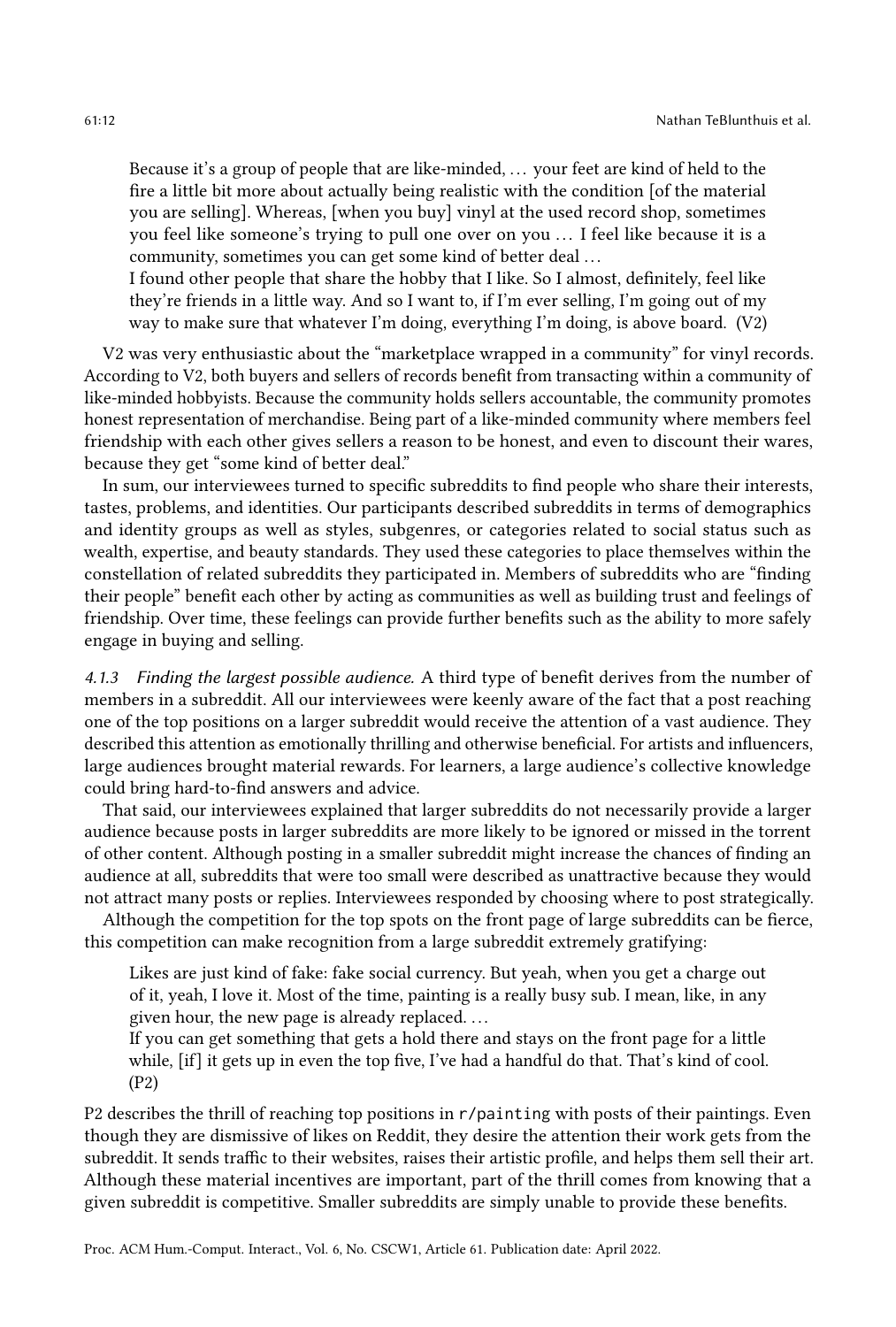However, posting in a large subreddit also means the risk of being ignored:

I think there's this weird bell curve where the community needs to be big enough where people want to post content. But it can't get too big where people are drowning each other out for attention. (S2)

S2 was among several of our interviewees who described an ideal "middle ground" for subreddit size. In general, we heard that people were less interested in posting content in very small subreddits that do not provide an audience. Thus, competition over the largest audiences drives people to smaller subreddits where they can reliably find an audience. I2 from our Indie Music cluster explained:

Usually r/Indieheads is the way to reach more people if you want to. Just like if you wanted to do even more, you'd probably do it on r/music.... Say a small indie band decided to do an AMA they would probably want to do it on r/Indieheads. Because if they did it on r/music, it would get drowned out and nobody would see it because there's so many posts. In r/Indieheads it would get a decent bit of attention, I think. In the band subreddit, it would probably get a lot of attention too. But r/Indieheads seems like the best middle ground for that kind of thing. (I2)

I2 explained that when the psych-rock band King Gizzard and the Wizard Lizard wanted to engage with an audience on Reddit, they had a choice whether to post in the smaller "band subreddit" dedicated to them, the very large r/music, or the medium-sized r/Indieheads. Although posting in the band subreddit would have surely provided an audience, they chose r/Indieheads, which was large but where there was still little risk that their post would be drowned out.

Our interviewees repeatedly described how finding an audience for one's content is a clear motivation for posting in larger subreddits. However, we also heard that competition for attention in the largest subreddits leads people to try to find an audience in smaller subreddits. In the smallest subreddits, posting may not seem worthwhile at all. This trade-off between finding a large audience and being ignored suggests that posting in subreddits of intermediate size can be the most reliable way to reach a sizable audience.

#### <span id="page-12-0"></span>4.2 Tensions Between the Benefits

The findings in the previous sections imply a clear reason that so many overlapping subreddits exist. When one subreddit prohibits a certain type of content or conversation, an adjacent group can form that allows it. When an identity group is marginalized in one subreddit, members of that group may form a subreddit of their own. When getting attention in a large subreddit is too difficult, a smaller subreddit becomes attractive. Using data from our interviewees, we describe each of the three possible tensions that exist between the three benefits: (1) subreddits where one finds a large audience are less able to provide specific types of content; (2) communities with large audiences are rarely able to provide a community of similar others; (3) some valuable types of discussion and information are found only in diverse groups of people. As we discuss in [§5,](#page-16-0) taken together, these tensions form a "trilemma"—i.e., a choice with three mutually incompatible options—between our interviewees' desires for specific content, homophily, and finding audiences. A single community might provide two of these benefits, but almost never all three.

4.2.1 Larger audiences create background noise. In [§4.1.1,](#page-7-2) we described how subreddits are structured according to distinctions between different types of content. Breaking topical areas into subreddits of varying levels of granularity makes finding specific content easier because doing so reduces the need to sift through unrelated material in a large and broad subreddit. Our interviewees often expressed that larger subreddits are simply not the best places for enthusiasts to have discussions: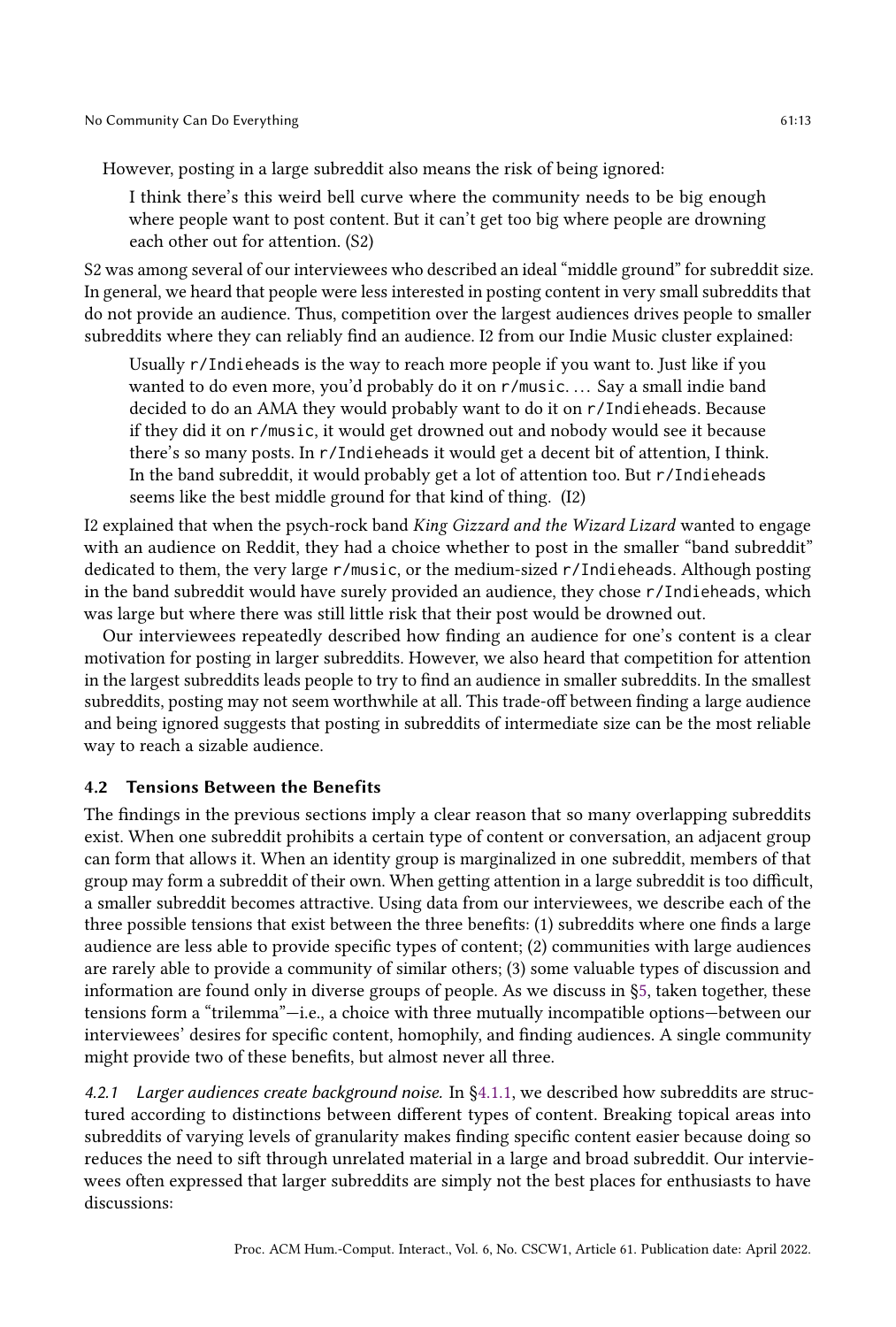I see this background noise problem building [in] r/climbing, the main climbing community, [which] has just become less and less and less interesting and less relevant as it's gotten bigger. That's not really a problem. Right? That's probably has more to do with my interest level and how long I've been on it. And my experience level with climbing. I'm just a little bit more crusty about it, you know? (C2)

C2 describes losing interest in the primary subreddit about climbing as it grew because of the interviewee's specific interest in particular types of climbing content (i.e., material associated with being "crusty" or experienced). C2 recognizes that when r/climbing experienced growth, the larger volume of posts by newcomers to the sport created a "background noise problem" that made it difficult for established climbers to find discussions of interest.

Similarly, smaller subreddits can be incredibly valuable to those looking for highly specialized information. Even though they may have very low levels of activity, they can provide a way to learn about rare forms of expertise. A participant in our Vintage Audio cluster explained how they might seek out advice on building a reel-to-reel audio setup:

If you're at [r/ReelToReel]. Everybody is hyper into them. Whereas there's probably overlap with somebody in r/vintageaudio ... If I'm like trying to rebuild my reelto-reel player, I want to talk to ... the most knowledgeable person particularly about building reel-to-reel ...So I know that who I'm talking to is hyper specific to the knowledge I want. (V2)

Invoking r/ReelToReel, V2 describes a highly niche subreddit about archaic audio tape equipment with only 3,200 subscribers and a handful of posts each day. V2 is simply not looking to find a large audience. Instead, they want access to the "most knowledgeable person" with specific expertise because access to this expertise makes it possible for them to consider doing their own reel-to-reel projects.

Although the r/ReelToReel community overlaps with the larger and more general r/vintageaudio, the latter does not provide the ability to connect with a small group of enthusiasts who are expert in an old-fashioned technology.

Similarly, when someone wants a podcast recommendation tailored to their personal tastes, asking in a larger subreddit is not likely to prove as fruitful as it is within a smaller one. O2, a participant in the Podcasting cluster explained:

So I think for like r/audiodrama, I would probably write a longer post, and probably get a bit more into like, my personal tastes. Like I would comment about, 'oh, I really love the acting in this one, is there anything similar?' Open up a bit more about what I do and don't like. Whereas I think in podcasts, it probably would be more direct. I'd ask a specific question ... more to the point, more factual, probably just more almost transactional. (O2)

Although the larger r/podcasts subreddit is a popular place to promote podcasts on Reddit, O2 explains that they prefer asking for recommendations in the smaller r/audiodrama where they find others willing to take their personal tastes into account. Our interviewees did not advance a "smaller is better" argument. O2 explains that they still engage in larger subreddits but use a more direct and transactional approach to information exchange when they do. Similarly, large art communities provide opportunities to find a large audience, but someone can find more substantive feedback to improve their skills, by posting in a smaller subreddit organized specifically for this purpose.

Interviewees described the most general interest-based subreddits such as r/podcasts, r/painting, and r/climbing as more accessible and welcoming to newcomers and as reaching a larger audience: all things they valued. They also described these larger groups as having a high volume of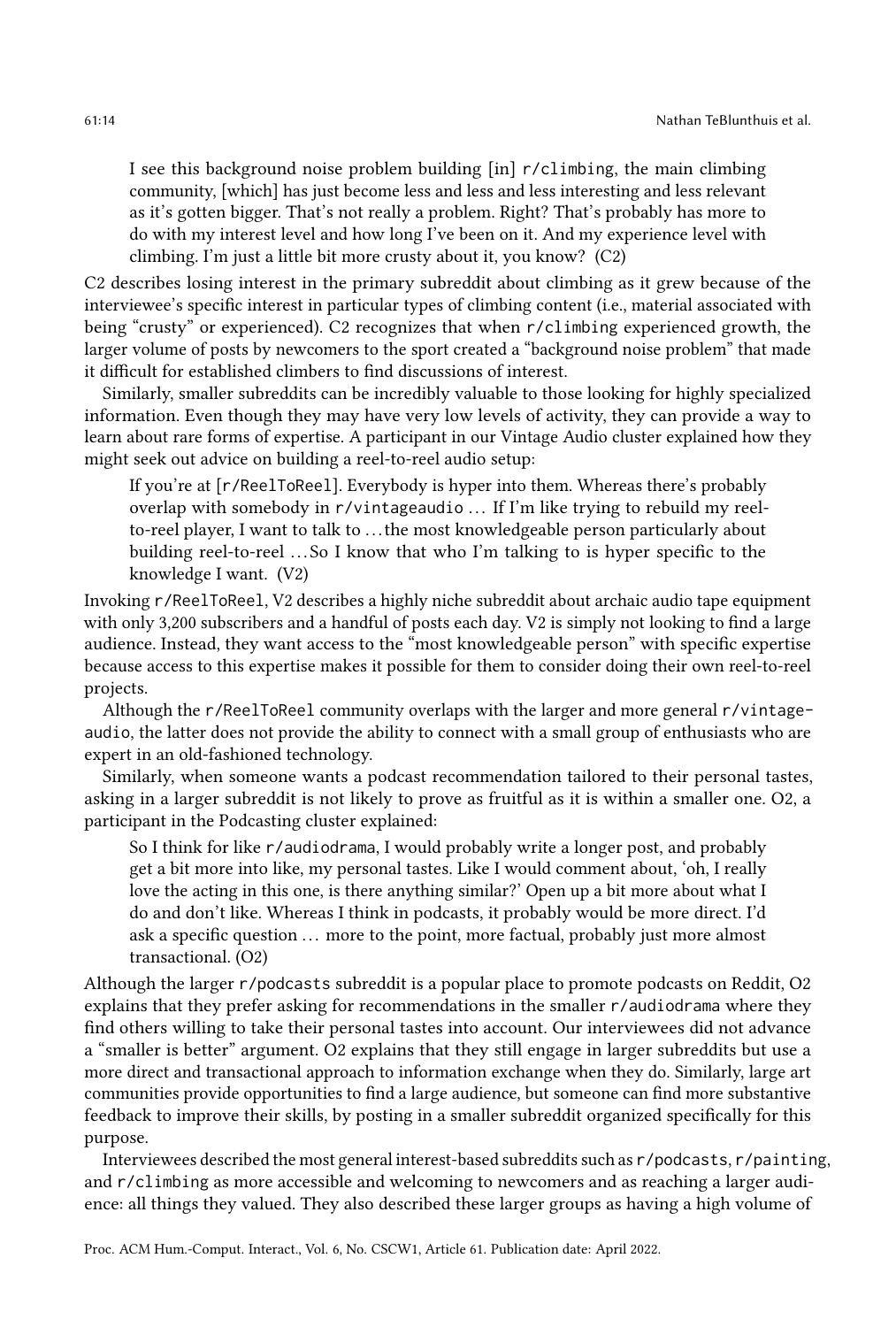low-effort posts or comments. Our interviewees explained that although they play a useful role in an information ecosystem, the largest subreddits in a topical area are rarely the best places to look for information or advice. They explained that small subreddits can effectively play host to content, information, and discussion that larger subreddits cannot.

4.2.2 Homophily is more difficult in larger groups. Because they have less background noise, smaller subreddits are more likely to provide better opportunities to connect with people who share one's distinctive interests, tastes, and identity. Smaller subreddits are also better places to find a community because they provide opportunities to have repeated encounters with recognizable others, off-topic discussions, and personal interactions. P4 explained:

Obviously, I want as many people to see my stuff as possible, especially [since I am] trying to establish myself. But at the same time, I do want to build a relationship with any sort of community that I can. (P4)

P4 explained that they participated in multiple communities because they have two goals as an artist. First, they want to find an audience for their artwork to establish their career. Second, they want to build a community with others who share their craft. They felt that they needed to turn to multiple subreddits to satisfy both needs.

Although larger subreddits provide a large potential audience, smaller subreddits were described as being friendlier. Another interviewee from our Painting cluster explains that this is because of how people act differently in large and small subreddits:

I live in the middle of nowhere. And every so often, before the pandemic, I would visit [the large city several hours away]. Now I found there were very polite people, both in [the city] and in [my rural area]. But the tone by which people carried themselves changes in their environment. That's kind of one of the big changing factors. So, in the city, people are in a rush. They're about their business. We don't really have time to chat. . . . The big subreddits might seem unfriendly [but] it's not that so much. Individual members are impolite or unfriendly. But it's almost as though people carry themselves differently when we're in different subreddits. (P3)

In their extended metaphor, P3 explained that large subreddits are like big cities full of busy people who do not "have time to chat." Evocatively, they described people as behaving differently in large and small subreddits. The very same people who are rude in large subreddits might be friendly in smaller subreddits where people have repeated encounters with one another and have a stronger sense of knowing each other. In another quote from the same cluster, P2 described how the small subreddit for Bob Ross-inspired painters, r/HappyTrees, stands out from the larger art subreddits because people know one another and it does not feel anonymous. The tight-knit nature of this community contributes to its utility as a source for feedback.

4.2.3 Tension between finding specific content and homophily. A third tension described by our interviewees is between the desire to connect with similar others and the desire for forms of discussion, content, and feedback that can only be found in diverse groups inclusive of dissimilar others. Our interviewees described a range of situations when they sought out dissimilar others. For example, they described beginners seeking to learn from experts and outsiders seeking to learn about other cultures. They also described how subreddits instituted rules to limit or organize content that also interfered with unstructured and off-topic discussions that helped with community building.

For example, although multiple subreddits with overlapping users discuss the same episodes of the TV series Rupaul's Drag Race, they have different understandings of events in the show depending on their national identities. D1 explained: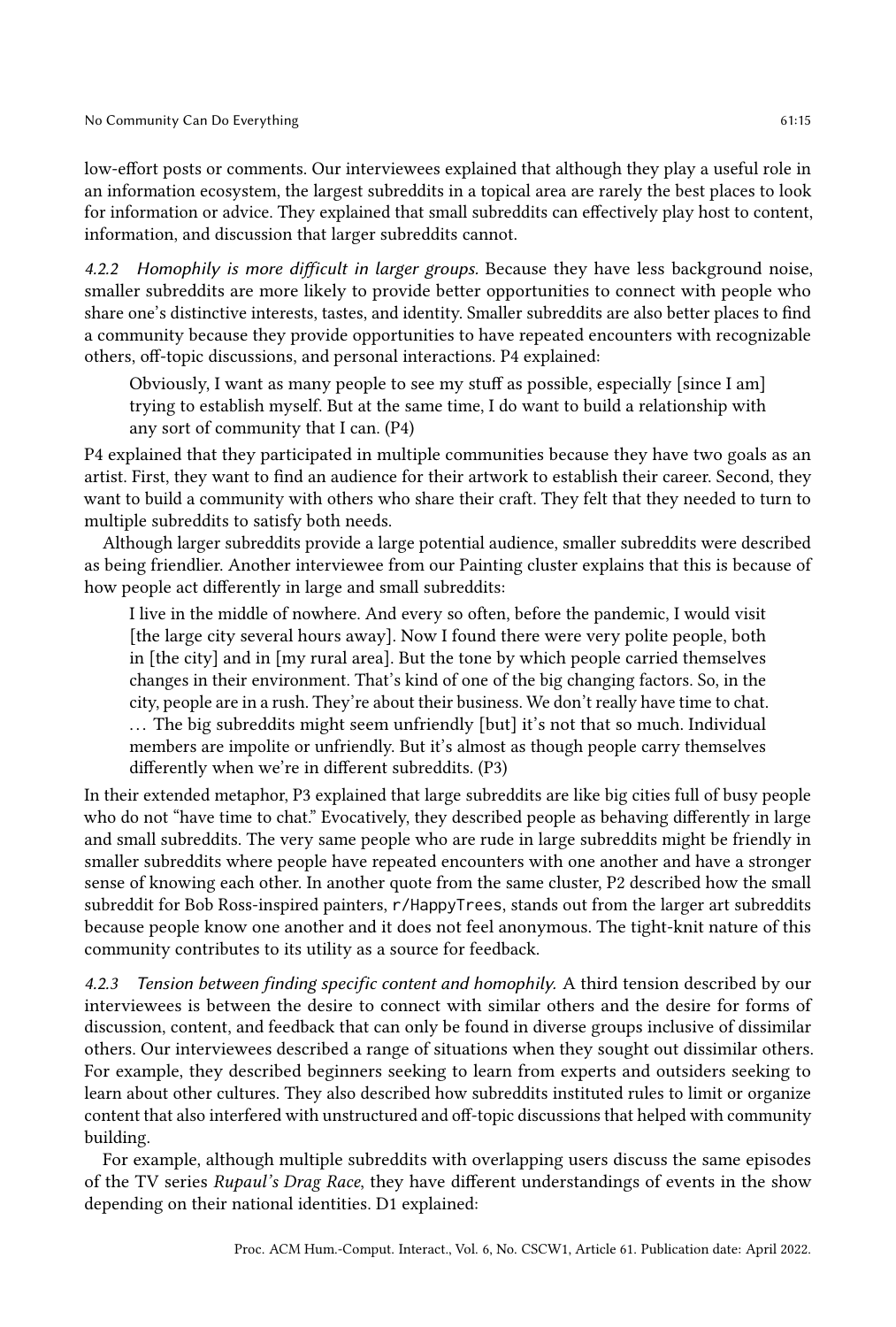The discussions played out differently on different subreddits. In the Drag Race UK sub there's a lot more understanding about [a British drag queen] in particular, about where they come from ... In America we don't understand how that person is from Worcestershire. (D1)

D1 explained that the cultural background of one of the drag queens was a subject of discussion in r/RPDR\_UK, the UK drag race subreddit, while the main subreddit, r/rupaulsdragrace, was "dominated by the American viewpoint."

Our interviewees described a number of subreddits focused on discussing broad topics from a specific national or regional culture context. These cultural communities within a topical area provide a homophilous space for sharing distinctive cultural knowledge and sensibilities. The wrinkle is that even for our American interviewee D1, the r/RPDR\_UK subreddit provided an opportunity to enhance their own experience and appreciation of the show by observing and learning from members of another culture. In examples such as these, our interviewees explained that communities where like-minded people can share their distinctive appreciation could provide a source of knowledge for outsiders.

Similarly, Painting participant P2 explained that a group that has a mixture of experts and beginners provides a better learning environment than does a group of beginners alone:

If you can find a small group, with a small core of people who are particularly skilled, they sort of energize the group as a whole. r/HappyTrees, even though it's kind of a beginner subreddit, there's some people that posts there that are like, you know, Bob Ross instructors, or they've been doing this for years. And they've mastered that sort of  $\ldots$  "happy trees" thing. (P2)

P2 explains that part of what makes r/HappyTrees great is that it connects learners to experts. A homogenous subreddit of only beginners or experts would not provide the same opportunities.

To stay focused on specific types of content, subreddit moderators will frequently employ strict rules and heavy-handed moderation. Our respondents explained that smaller subreddits can get by with fewer rules and lighter moderation because they have fewer behavior problems and are less attractive to toxic outsiders. They are also more able to self-police using Reddit's voting system and through direct interpersonal sanctions such as admonition. In the words of one of the Vintage Audio participants,

In Reddit, the more users you get, the more strict the rules, and the more strict the moderation. Just to prevent problems. (V2)

V2 continued and explained that when a subreddit is small enough that you can "wrap your hands around" it and is built around a "like-minded" group, it can develop and enforce shared behavioral norms that substitute for formal rules and rigid enforcement regimes. V2 explained that the processes of creating spaces for specific types of information got in the way of building community.

Similarly, one of our interviewees described r/Indieheads's rules limiting how often one can post, requiring specific titles and tags, and prohibiting types of user-generated content. Although these rules help maintain a high-quality feed, they also prevent the sharing of more personal and relatable forms of content such as amateur performances and chit-chat. As a result, subreddits that make rules to ensure that posts are on-topic frequently have adjacent "-jerk" subreddits that provide an outlet for jokes and memes and act as places where off-topic discussions can thrive.

# <span id="page-15-0"></span>4.3 Interviewee's Understandings of Competition and Mutualism

Except for a small qualitative subpart of a single paper [\[87\]](#page-24-1), prior ecological studies in social computing have relied on concepts such as competition and mutualism but have provided limited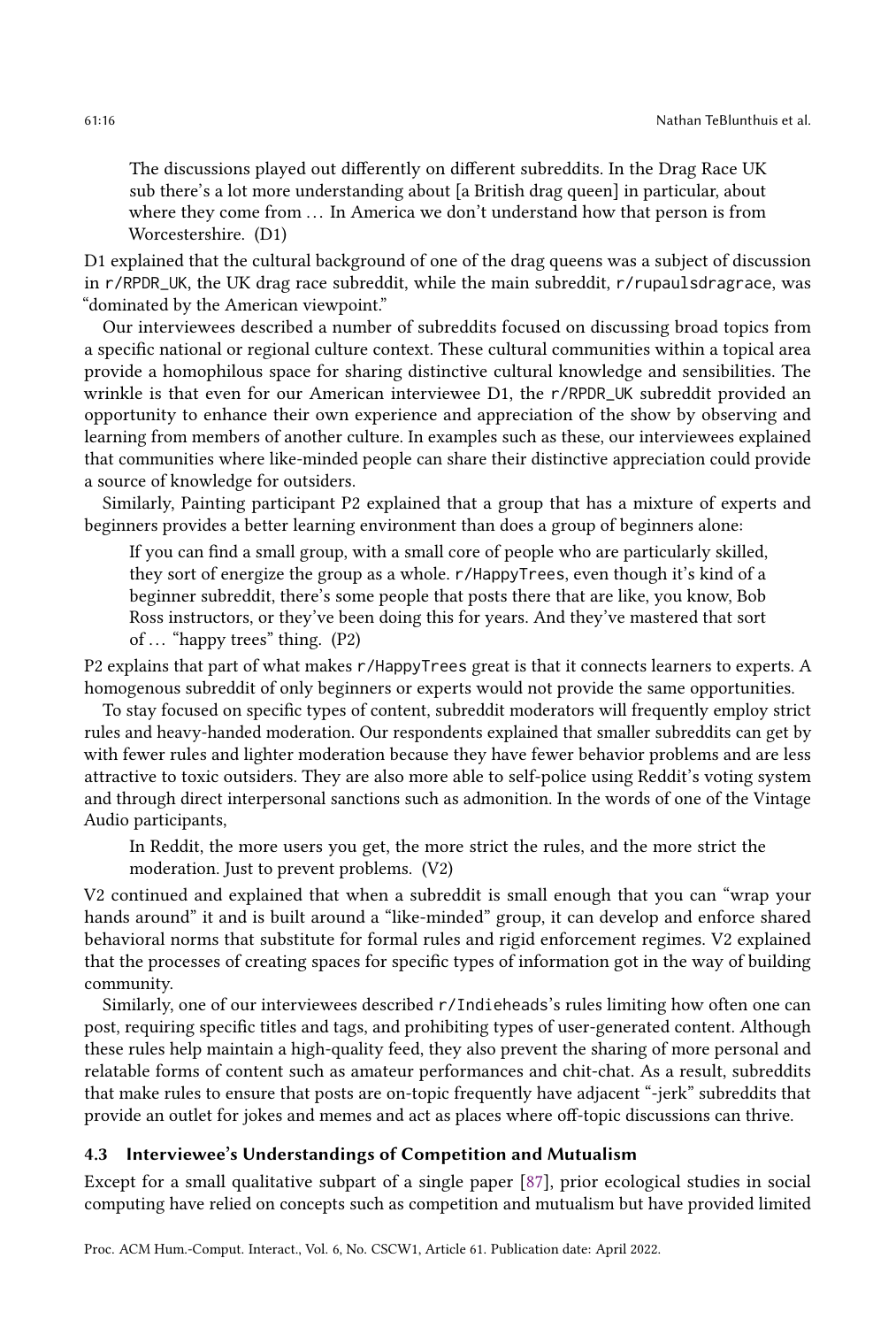<span id="page-16-1"></span>

Fig. 1. Venn diagram illustrating the specificity-homophily-audience "trilemma."

evidence that such concepts are salient to participants. As part of our interviews, we asked our interviewees if they perceived relationships between the communities they participated in to be competitive or mutualistic. In some cases, interviewees imagined hypothetical scenarios where competition might emerge from the perspective of subreddit moderators. For example, a participant in Climbing said:

I guess if you put your Reddit [moderator status] on your resume or something, and you want to be a moderator of a larger community, you could try to get users from other communities. But I haven't seen or experienced competition. (C1)

Although we asked nearly every interviewee about competition, only one interviewee (S2) described an actual instance of conflict or direct competition. In nearly every other interview, our subjects found our suggestion that subreddits might be in competition to be surprising and strange.

However, the idea that communities are complementary and mutualistic was much more intuitive. One Vintage Audio participant explained the relationship between subreddits:

Yeah, the overlapping. ... They each have their own niche. ... They get big enough to have super critical mass of people. Then they'll have a reason to exist. And then they'll sort of fit into the ecosystem of different communities. (V2)

Consonant with this description of subreddits in unproblematic coexistence, our interviewees repeatedly suggested that there were not meaningful structural or technical limitations on the number of subreddits a user can join and this reduced the possibility of competition, if it did not eliminate it altogether.

# <span id="page-16-0"></span>5 DISCUSSION

The tensions between the benefits that our interviewees sought can be thought of as forming a "trilemma" between finding specific content, homophily, and finding as large an audience as possible. This three-way dilemma captures the fact that the more a subreddit succeeds in providing any one of these benefits, the less able it will be able to provide the others. A portfolio of overlapping communities solves this problem by providing all three types of benefits.

Figure [1](#page-16-1) visualizes the theorized trilemma. Each of the benefits described in [§4.1](#page-7-1) is reflected in large circles. Each of the tensions described in [§4.2](#page-12-0) is reflected in the overlapping areas in the figure. Area A contains communities that provide the largest possible audience and specific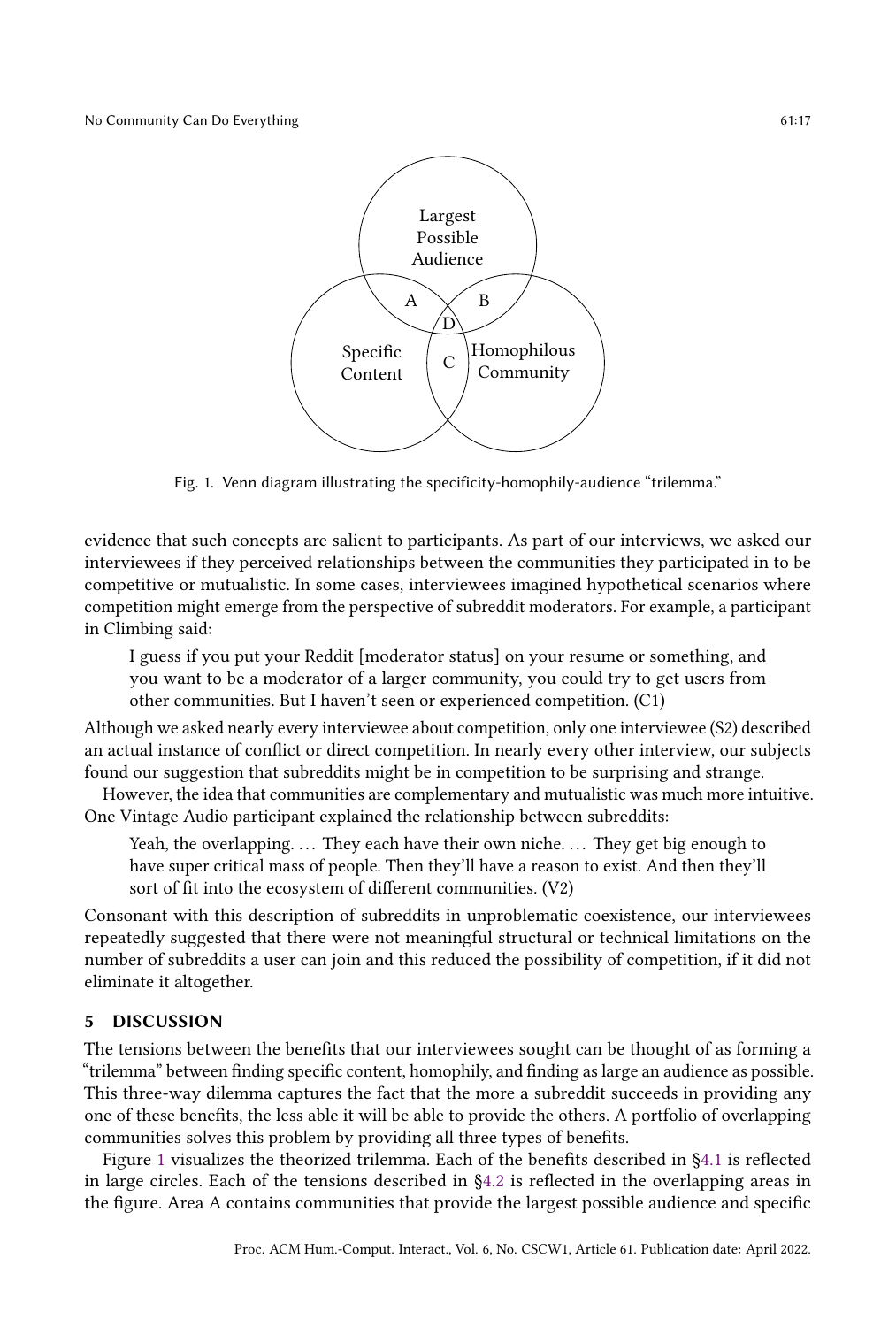content but are unlikely to provide homophily to community members. Subreddits that provide large audiences face "the background noise problem" as a large volume of submissions makes it difficult for people to find the specific content they care about. Area B contains communities that offer both large audiences and homophily but that will struggle to provide specific content. For example, an American interested in learning about international drag culture finds the need to search beyond r/rupaulsdragrace. Area C contains communities that provide specialized content and a homophilous community but that may not attract large audiences. Although not everyone who desires a specific type of content may be similar to those who produce the content, smaller subreddits can often provide both desired content and opportunities to socialize with similar others. However, as the size of the audience increases, subreddits encounter the background noise problem and acquire a "big city" air of unfriendliness.

# 5.1 Connections to Prior Research

5.1.1 Finding specific content. Our findings are consonant with prior work that the primary benefits provided by online communities stem from their power to connect people to novel and hard-to-find sources of information [\[6,](#page-20-2) [12,](#page-21-17) [27,](#page-21-8) [79\]](#page-23-23). Our study adds to this work and complements recent findings of Hwang and Foote [\[40\]](#page-22-1) by describing how nested and overlapping online communities are useful for information seeking and managing one's information exposure. Individuals often desire multiple types of content within a general subject area, such as spoiled and spoiler-free discussions. Even when a relatively obscure community such as r/vintageaudio exists, an even more specialized community such as r/ReelToReel may provide access to an even more specialized set of experts.

5.1.2 Finding homophilous community. Prior work has recognized the importance of homophily in motivating and structuring participation in online communities [\[17,](#page-21-13) [19,](#page-21-6) [34\]](#page-21-12). Contributing to this line of research, we identified a number of types of homophily that drive individuals' decisions to participate. These included hobbies, expertise, age, national culture, identity, and status. Homophily was in tension with the need for specific content in that differences among many of these dimensions were valuable for finding information.

Our results suggest that participants in online communities face trade-offs between homophily and information novelty. These may be similar in structure to the trade-offs between short and long ties observed in contexts such as work groups [\[69\]](#page-23-24) and social networks [\[33,](#page-21-18) [34\]](#page-21-12). One advantage of joining a group of overlapping online communities is that it can help find information that would be unavailable in homophilous groups.

5.1.3 Finding the largest possible audience. Much social computing research points to the benefits of large audiences and large communities [\[44\]](#page-22-2). Our work adds more evidence to back up those claims. More important, perhaps, are recent counterclaims about the benefits of smallness. Hwang and Foote [\[40\]](#page-22-1) presents an interview study with members of small Reddit communities. Although our results about the tensions between large audience size and other benefits are fully in line with Hwang and Foote's findings, our starting assumptions and ultimate takeaways are quite different. Hwang and Foote seek to understand why people participate in persistently small communities and conclude that smallness offers a range of benefits. Our results suggest that individuals seek out benefits that happen to be incompatible with largeness and participate in portfolios of communities that, because of the trilemma we described, will almost certainly include small ones. Although we believe that Hwang and Foote's [\[40\]](#page-22-1) emphasis on smallness might draw focus to a side effect instead of the cause, we believe that the findings in our two papers are largely complementary.

Although users may desire large audiences, large online communities often require additional structure to maintain order[\[32,](#page-21-19) [42,](#page-22-3) [43\]](#page-22-18). Kiene et al. [\[43\]](#page-22-18) describes how a massive influx of newcomers presents difficulties that can be managed by appointing additional moderators, increasing norm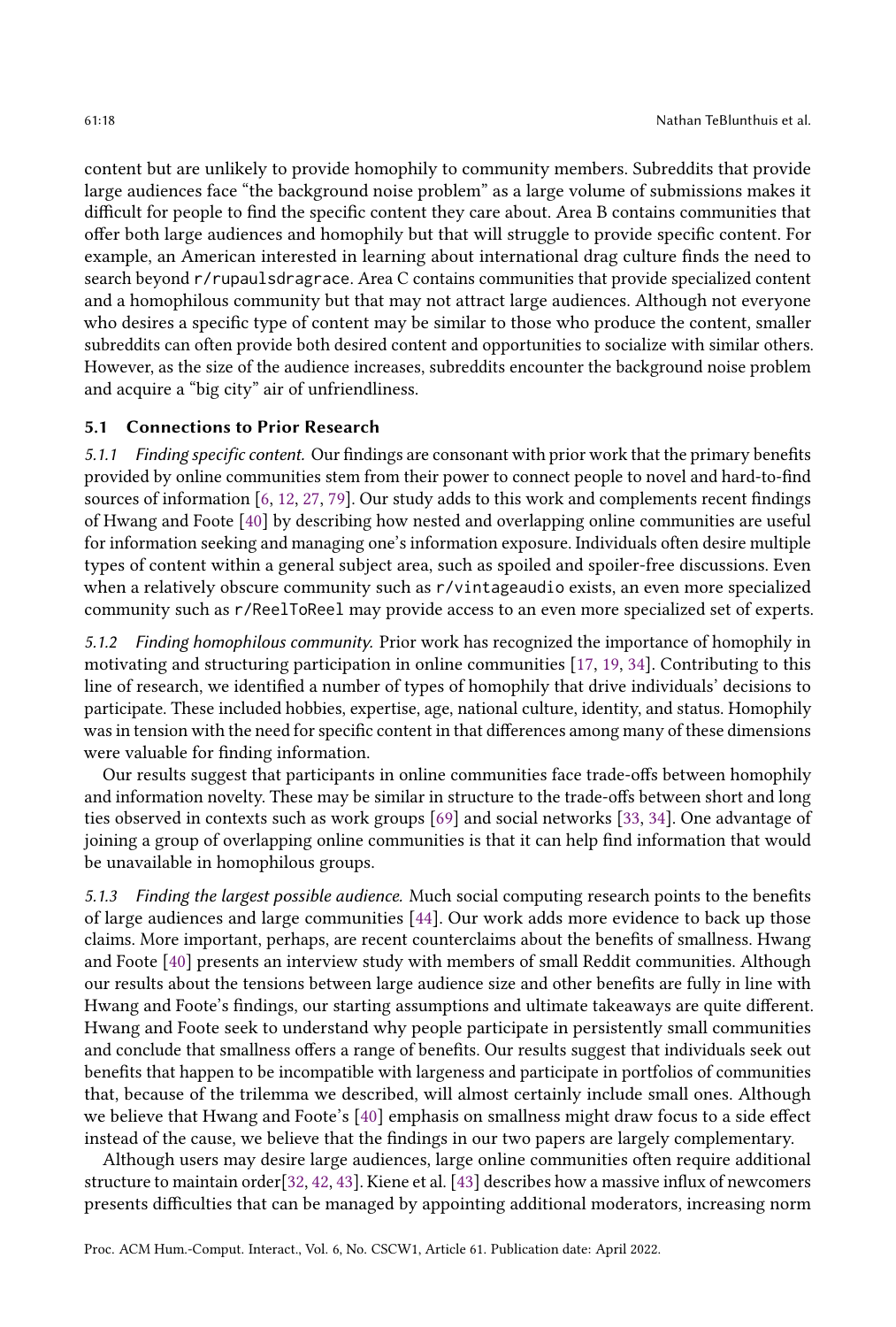enforcement, and limiting the frequency of posts. Lin et al. [\[53\]](#page-22-19) find that such interventions help subreddits maintain comment quality and stay on topic during massive influxes of growth. Our sense is that these changes ensure the availability of specific content, in part, because of the growthlimiting effects of rules and enforcement [\[35,](#page-22-9) [77\]](#page-23-12). We see this as yet more evidence in favor of our theory.

# 5.2 Implications for Ecological Studies in Social Computing

The quote by V2 in [§4.3](#page-15-0) can be read as a kind of summary of resource partitioning theory (RPT), a strand of ecological research in organizational science that focuses on explaining specialization [\[13\]](#page-21-20). Although RPT has not been deeply examined in prior social computing work, our findings suggest that it may be able to explain the widespread occurrence of overlapping communities. RPT proposes that the reason that small specialized organizations coexist with large generalist organizations is that generalists are constrained in their ability to meet distinctive needs in niche markets [\[14,](#page-21-21) [73\]](#page-23-25). In V2's terms, the "ecosystem of different communities" is constructed by a process in which those that "have a reason to exist" and are specialized to "have their own niche" will achieve "critical mass."

Our grounded theory suggests that the trade-offs in the capacity of an online community to provide different types of benefits that people seek from online communities give rise to new niches. On the basis of our findings and our understanding of RPT, we hypothesize the following process to describe how systems of overlapping communities develop:

When a new topical area grows, the bulk of activity will happen in a generalist community. New members joining that community may seek and find the perceived benefits described in [§4.1](#page-7-1) (i.e., specific kinds of content, homophily, and the largest possible audience). If a topic area, such as art, is sufficiently general, initial membership growth occurs as the community attracts new and existing users interested in both general and more specific types of content.

As growth continues, membership in the generalist community becomes heterogeneous with lower levels of homophily (e.g., amateur and professional artists) and more specific interests (e.g., painters and photographers) and types of engagement desired (e.g., attention from an audience or critique). At this point, the trade-offs we discuss in §4.2 related to size become relevant. Finding information related to a specialized subtopic and homophilous socializing grows difficult.

If, as with Reddit, creating new communities is low cost, a community specialized in a subtopic can emerge. This specialized community will likely not attract as large an audience as the generalist community. However, those most interested in the specific subtopic will join it to escape what our interviewees describe as "background noise" in the larger generalist community. Similarly, those seeking personal interaction or social bonding with other community members will be more likely to find them in the specialized community. A similar process occurs in the formation of spaces having different rules or purposes (such as "jerk" spaces). The cycle will then begin anew as subreddits repartition a subtopic such as r/painting into subspecialists such as r/oilpainting and r/watercolor. Although some of our interviewees described parts of this process, the model we have narrated is an untested theory. We leave it to future work to establish its empirical validity.

#### 5.3 Implications for Design

By allowing users to create multiple communities with similar or identical topics, platforms can host ecosystems of online communities capable of providing a larger range of benefits to a larger range of users. Some platforms, such as Stack Exchange, prohibit new communities from overlapping with existing communities [\[30\]](#page-21-22). Our findings suggest that such rules limit the range of benefits the platform's communities can confer.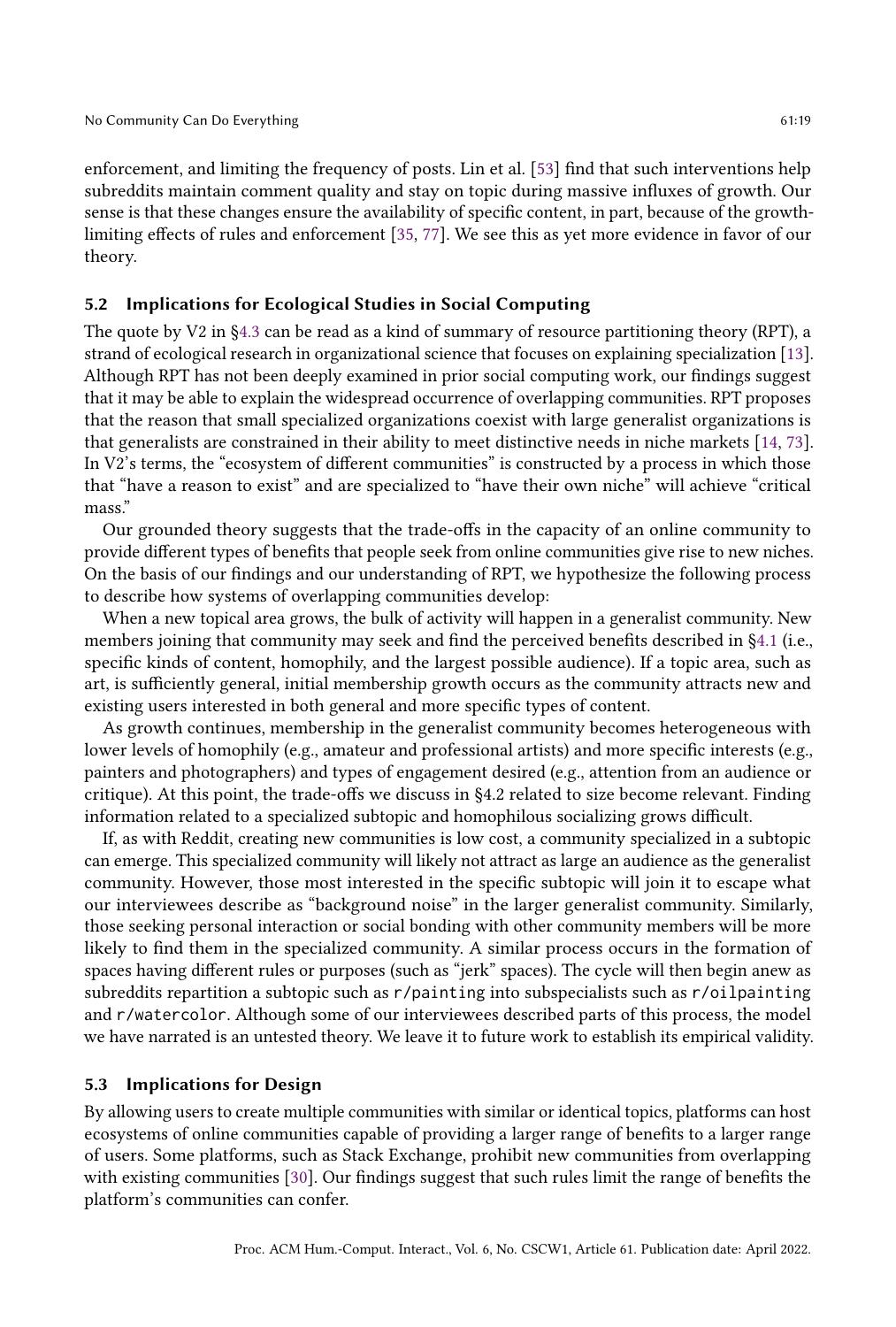Existing designs for online community platforms such as Reddit are at best "first-order approximations" of an ideal solution in that a "sociotechnical gap" remains between these designs and the goal of a platform that meets every person's every need [\[1\]](#page-20-9). Our interviewees partly filled this gap with personalized bespoke solutions in the form of their handpicked portfolios of communities. Improved designs for multicommunity discovery and engagement can better support users in knitting together these portfolios.

Many Reddit users make heavy use of the aggregated streaming feeds r/all and r/popular, which surface highly upvoted posts from across Reddit. Our interviewees described these feeds as most often featuring content from subreddits that are already extremely popular. Furthermore, Reddit's system for recommending subreddits often returned irrelevant suggestions. Suggesting communities in as many cells in Figure [1](#page-16-1) as possible could help users build their portfolios of communities. Because increased visibility may create stress and labor for communities and moderators [\[43\]](#page-22-18), recommendations should target those potential members likely to be positive contributors.

Although some of our interviewees used the "multireddit" feature for making a custom feed of subreddits, they described this feature as cumbersome and overwhelming. A design alternative is to formalize or even automate the types of informal social practices our interviewees described such as cross-community linking and cross-posting. For example, a subreddit such as r/vintageaudio might configure an auto-moderator to detect posts about reel-to-reel equipment and recommend cross-posting to r/reeltoreel. A discussion-focused subreddit might routinely invite productive contributors to discussions in the related "main" subreddit. Because intercommunity interactions can give rise to conflict, individual communities should have control of how such practices are implemented. New tools for collaboration between moderation teams may enable the institution of policies encouraging productive concurrent participation in overlapping communities.

#### 5.4 Limitations

Our study has limitations common to all interview-based studies. Our findings derive from indepth conversations with relatively few of the people who were highly active participants in the handful of clusters of communities in our sample. Although our study was designed to achieve analytic saturation within each cluster and to cover a wide range of types of topics discussed on Reddit, additional interviews across a wider range of communities might uncover new types of specialization. Additionally, our interviewees were among the most active members of the clusters, and their experiences may differ from those of peripheral members. Similarly, we cannot speak to the experiences of those who participated in only one community within a cluster.

Our interview data were collected at one point in time and cannot speak to how the dynamics we describe played out over time or how new communities were created and emerged. Relatedly, although we find that overlapping communities tend to provide different benefits to members, we did not set out to interview community founders and thus cannot speak to the reasons that communities were created [\[28\]](#page-21-23).

Furthermore, our study focuses only on the Reddit platform. Reddit has distinctive affordances for voting, moderation, and multicommunity engagement that might shape the construction and use of overlapping communities. Although Reddit is among the most popular online community platforms. Our findings may not describe relationships between overlapping communities on other platforms, or between one platform and another. Different platforms likely have different strengths or weaknesses for building communities that provide some types of benefits but not others. At the same time, cross-platform engagement may involve friction related to the use of multiple identities and sociotechnical systems. Future research should investigate how people use portfolios that include communities on multiple platforms.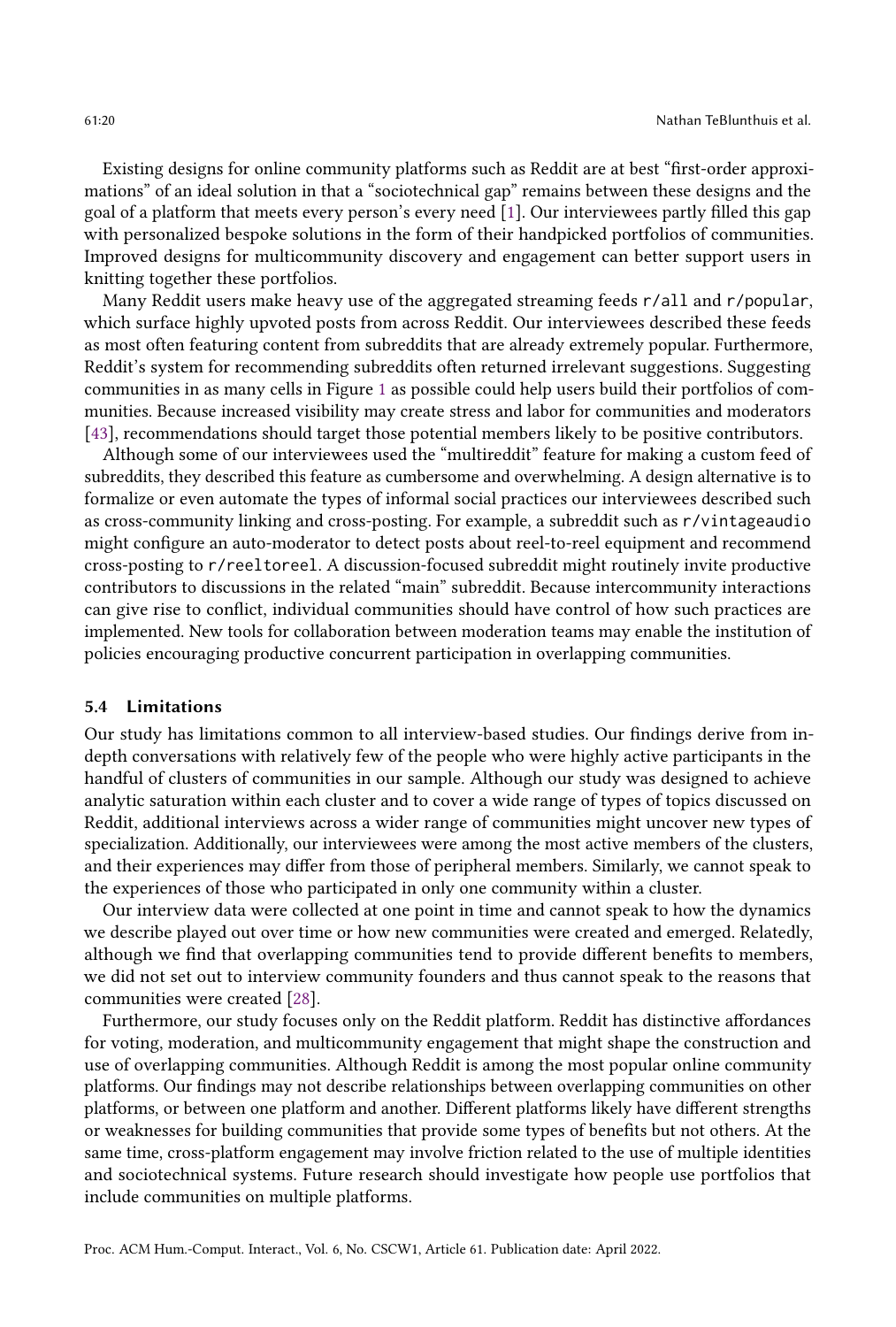# 6 CONCLUSION

Why are the same people talking to each other about similar things in different online communities? We answer this question by developing a theory grounded in the analysis of 20 interviews with members of highly related communities on Reddit. Our answer suggests that people turn to online communities in search of multiple benefits—specific kinds of content and discussion, socialization in a homophilous community, and attention from the largest possible audience. We argue that although structures such as the topic, rules, and size of a community might improve the degree to which it provides one of these benefits, they will necessarily detract from its ability to provide others. Multiple communities having a range of structures exist to provide the full range of benefits. No community can do everything.

## ACKNOWLEDGMENTS

Text from a draft of this article was included as part in the first authors PhD dissertation and he thanks his committee—Professors Aaron Shaw, Emma Spiro, David McDonald and Kirsten Foot—for their generous support, wise advice and insightful comments. This work was supported by NSF grants IIS-1908850, IIS-1910202, and GRFP #2016220885. Versions of this paper received very helpful feedback from the Community Data Science Collective and Aaron Shaw, Sohyeon Hwang, Jeremy Foote, Carl Colglazier, Floor Fiers, Sejal Khatri, Sefania Druga, Nicholas Vincent, and Kaylea Champion in particular. We also thank the HCI seminar at the University of Washington for their thoughtful discussion and comments. We are grateful to the anonymous CSCW reveiwers for their keen insights and feedback which considerably improved the paper. Thanks to Jason Baumgartner and pushshift.io for the Reddit data archive. This work was facilitated through the use of the advanced computational infrastructure provided by the Hyak supercomputer system at the University of Washington. Most of all, we owe special gratitude to our 20 interview participants for their time and knowledge.

# REFERENCES

- <span id="page-20-9"></span>[1] Mark S. Ackerman. 2000. The Intellectual Challenge of CSCW: The Gap Between Social Requirements and Technical Feasibility. Human–Computer Interaction 15, 2-3 (Sept. 2000), 179–203.
- <span id="page-20-4"></span>[2] M. S. Ackerman and T. W. Malone. 1990. Answer Garden: A Tool for Growing Organizational Memory. In Proceedings of the ACM SIGOIS and IEEE CS TC-OA Conference on Office Information Systems (COCS '90). ACM, New York, NY, 31–39.
- <span id="page-20-3"></span>[3] Lada A. Adamic, Jun Zhang, Eytan Bakshy, and Mark S. Ackerman. 2008. Knowledge Sharing and Yahoo Answers: Everyone Knows Something. In Proceedings of the 17th International Conference on World Wide Web (WWW '08). Association for Computing Machinery, Beijing, China, 665–674.
- <span id="page-20-8"></span>[4] Ashley Amaya, Ruben Bach, Florian Keusch, and Frauke Kreuter. 2021. New Data Sources in Social Science Research: Things to Know Before Working With Reddit Data. Social Science Computer Review 39, 5 (Oct. 2021), 943–960.
- <span id="page-20-7"></span>[5] Jason Baumgartner, Savvas Zannettou, Brian Keegan, Megan Squire, and Jeremy Blackburn. 2020. The Pushshift Reddit Dataset. Proceedings of the International AAAI Conference on Web and Social Media 14 (May 2020), 830–839.
- <span id="page-20-2"></span>[6] Yochai Benkler. 2006. The Wealth of Networks: How Social Production Transforms Markets and Freedom. Yale University Press, New Haven, CT.
- <span id="page-20-5"></span>[7] Michael S. Bernstein, Eytan Bakshy, Moira Burke, and Brian Karrer. 2013. Quantifying the Invisible Audience in Social Networks. In Proceedings of the SIGCHI Conference on Human Factors in Computing Systems. Association for Computing Machinery, New York, NY, USA, 21–30.
- <span id="page-20-1"></span>[8] Petter Bae Brandtzæg and Jan Heim. 2008. User Loyalty and Online Communities: Why Members of Online Communities Are Not Faithful. In Proceedings of the 2nd International Conference on INtelligent TEchnologies for Interactive enterTAINment. ICST, Cancun, Mexico.
- <span id="page-20-6"></span>[9] Gordon Burtch, Qinglai He, Yili Hong, and Dokyun Lee. 2021. How Do Peer Awards Motivate Creative Content? Experimental Evidence from Reddit. Management Science (June 2021).
- <span id="page-20-0"></span>[10] Brian S. Butler. 2001. Membership Size, Communication Activity, and Sustainability: A Resource-Based Model of Online Social Structures. Information Systems Research 12, 4 (2001), 346–362.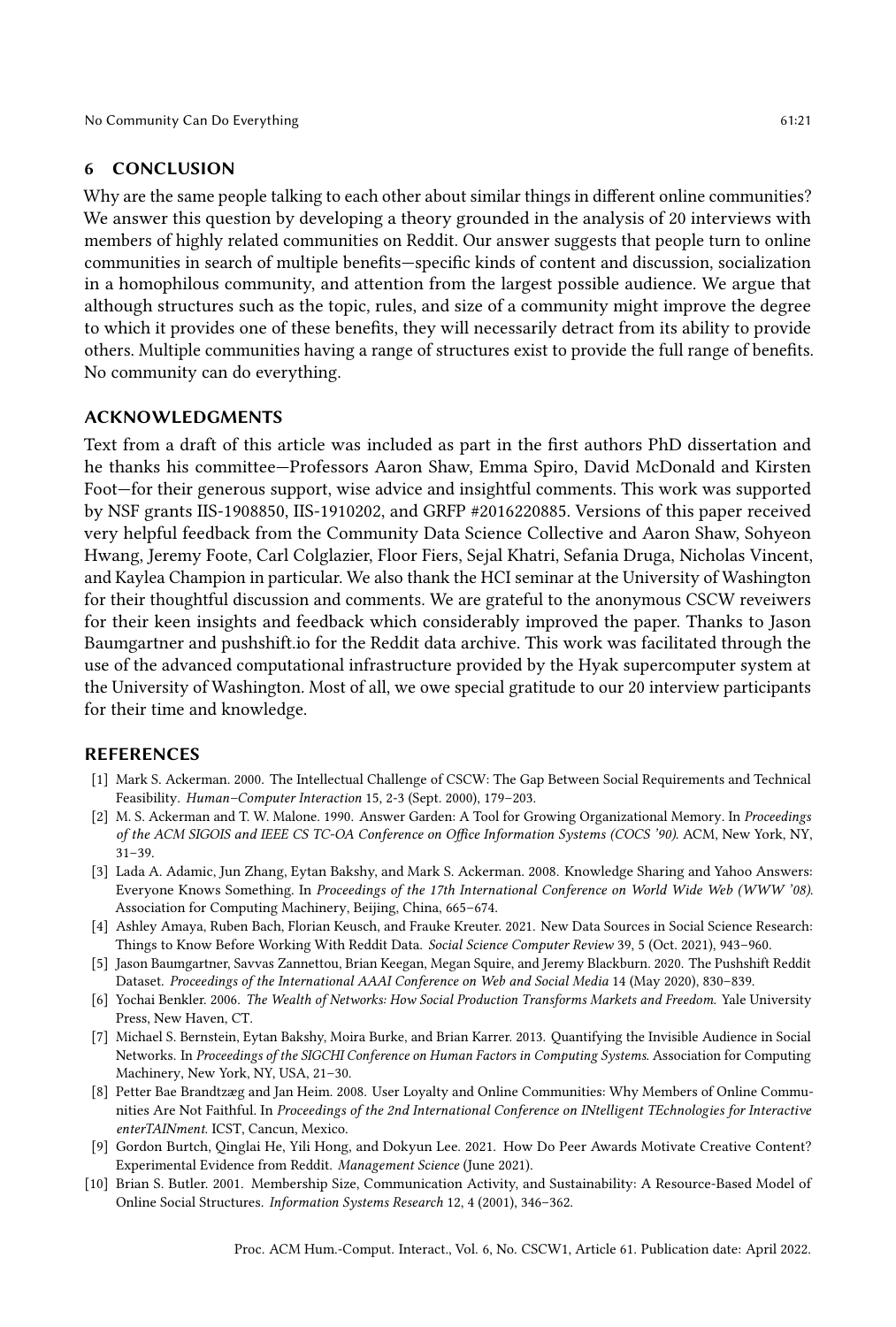- <span id="page-21-4"></span>[11] Brian S. Butler and Xiaoqing Wang. 2011. The Cross-Purposes of Cross-Posting: Boundary Reshaping Behavior in Online Discussion Communities. Information Systems Research 23, 3-part-2 (Sept. 2011), 993–1010.
- <span id="page-21-17"></span>[12] Julie Campbell, Cecilia Aragon, Katie Davis, Sarah Evans, Abigail Evans, and David Randall. 2016. Thousands of Positive Reviews: Distributed Mentoring in Online Fan Communities. In Proceedings of the 19th ACM Conference on Computer-Supported Cooperative Work & Social Computing (CSCW '16). Association for Computing Machinery, New York, NY, USA, 691–704.
- <span id="page-21-20"></span>[13] Glenn R. Carroll. 1985. Concentration and Specialization: Dynamics of Niche Width in Populations of Organizations. Amer. J. Sociology 90, 6 (May 1985), 1262–1283.
- <span id="page-21-21"></span>[14] Glenn R. Carroll and Anand Swaminathan. 2000. Why the Microbrewery Movement? Organizational Dynamics of Resource Partitioning in the U.S. Brewing Industry. Amer. J. Sociology 106, 3 (2000), 715–762.
- <span id="page-21-5"></span>[15] Eshwar Chandrasekharan, Umashanthi Pavalanathan, Anirudh Srinivasan, Adam Glynn, Jacob Eisenstein, and Eric Gilbert. 2017. You Can't Stay Here: The Efficacy of Reddit's 2015 Ban Examined through Hate Speech. Proc. ACM Hum.-Comput. Interact. 1, CSCW (Dec. 2017), 31:1–31:22.
- <span id="page-21-1"></span>[16] Eshwar Chandrasekharan, Mattia Samory, Shagun Jhaver, Hunter Charvat, Amy Bruckman, Cliff Lampe, Jacob Eisenstein, and Eric Gilbert. 2018. The Internet's Hidden Rules: An Empirical Study of Reddit Norm Violations at Micro, Meso, and Macro Scales. Proc. ACM Hum.-Comput. Interact. 2, CSCW (2018), 32:1–32:25.
- <span id="page-21-13"></span>[17] Shuo Chang, Vikas Kumar, Eric Gilbert, and Loren G. Terveen. 2014. Specialization, Homophily, and Gender in a Social Curation Site: Findings from Pinterest. In Proceedings of the 17th ACM Conference on Computer Supported Cooperative Work & Social Computing (CSCW '14). Association for Computing Machinery, New York, NY, USA, 674–686.
- <span id="page-21-16"></span>[18] Kathy Charmaz. 2015. Constructing Grounded Theory: A Practical Guide through Qualitative Analysis (second ed.). SAGE, Thousand Oaks, California.
- <span id="page-21-6"></span>[19] Tiago Cunha, David Jurgens, Chenhao Tan, and Daniel Romero. 2019. Are All Successful Communities Alike? Characterizing and Predicting the Success of Online Communities. In The World Wide Web Conference (WWW '19). Association for Computing Machinery, New York, NY, USA, 318–328.
- <span id="page-21-0"></span>[20] Srayan Datta and Eytan Adar. 2019. Extracting Inter-Community Conflicts in Reddit. Proceedings of the International AAAI Conference on Web and Social Media 13 (July 2019), 146–157.
- <span id="page-21-2"></span>[21] Srayan Datta, Chanda Phelan, and Eytan Adar. 2017. Identifying Misaligned Inter-Group Links and Communities. Proceedings of the ACM on Human-Computer Interaction 1, CSCW (Dec. 2017), 37:1–37:23.
- <span id="page-21-10"></span>[22] Daniel DellaPosta, Yongren Shi, and Michael Macy. 2015. Why Do Liberals Drink Lattes? Amer. J. Sociology 120, 5 (March 2015), 1473–1511.
- <span id="page-21-11"></span>[23] Shira Dvir-Gvirsman. 2017. Media Audience Homophily: Partisan Websites, Audience Identity and Polarization Processes. New Media & Society 19, 7 (July 2017), 1072–1091.
- <span id="page-21-7"></span>[24] Samer Faraj, Georg von Krogh, Eric Monteiro, and Karim R. Lakhani. 2016. Online Community as Space for Knowledge Flows. Information Systems Research 27, 4 (Dec. 2016), 668–684.
- <span id="page-21-3"></span>[25] Casey Fiesler and Brianna Dym. 2020. Moving Across Lands: Online Platform Migration in Fandom Communities. Proc. ACM Hum.-Comput. Interact 4, CSCW1 (May 2020), 042:1–042:25.
- <span id="page-21-14"></span>[26] Casey Fiesler, Jialun" Aaron" Jiang, Joshua McCann, Kyle Frye, and Jed R. Brubaker. 2018. Reddit Rules! Characterizing an Ecosystem of Governance.. In Proceedings of the International AAAI Conference on Web and Social Media. AAAI, Stanford, CA, 72–81.
- <span id="page-21-8"></span>[27] Casey Fiesler, Shannon Morrison, R. Benjamin Shapiro, and Amy S. Bruckman. 2017. Growing Their Own: Legitimate Peripheral Participation for Computational Learning in an Online Fandom Community. In Proceedings of the 2017 ACM Conference on Computer Supported Cooperative Work and Social Computing (CSCW '17). Association for Computing Machinery, New York, NY, USA, 1375–1386.
- <span id="page-21-23"></span>[28] Jeremy Foote, Darren Gergle, and Aaron Shaw. 2017. Starting Online Communities: Motivations and Goals of Wiki Founders. In Proceedings of the 2017 CHI Conference on Human Factors in Computing Systems (CHI '17). ACM, New York, NY, 6376–6380.
- <span id="page-21-15"></span>[29] Brendan J. Frey and Delbert Dueck. 2007. Clustering by Passing Messages Between Data Points. Science 315, 5814 (Feb. 2007), 972–976.
- <span id="page-21-22"></span>[30] Hengyi Fu and Besiki Stvilia. 2016. Knowledge Curation Discussions and Activity Dynamics in a Short Lived Social Q Amp;A Community. In 2016 IEEE/ACM Joint Conference on Digital Libraries (JCDL). 203–204.
- <span id="page-21-9"></span>[31] Janet Fulk, Andrew J. Flanagin, Michael E. Kalman, Peter R. Monge, and Timothy Ryan. 1996. Connective and Communal Public Goods in Interactive Communication Systems. Communication Theory 6, 1 (1996), 60–87.
- <span id="page-21-19"></span>[32] Tarleton Gillespie. 2018. Custodians of the Internet: Platforms, Content Moderation, and the Hidden Decisions That Shape Social Media. Yale University Press, New Haven.
- <span id="page-21-18"></span>[33] Mark S. Granovetter. 1973. The Strength of Weak Ties. Amer. J. Sociology 78, 6 (May 1973), 1360–1380.
- <span id="page-21-12"></span>[34] Catherine Grevet, Loren G. Terveen, and Eric Gilbert. 2014. Managing Political Differences in Social Media. In Proceedings of the 17th ACM Conference on Computer Supported Cooperative Work & Social Computing (CSCW '14).

Proc. ACM Hum.-Comput. Interact., Vol. 6, No. CSCW1, Article 61. Publication date: April 2022.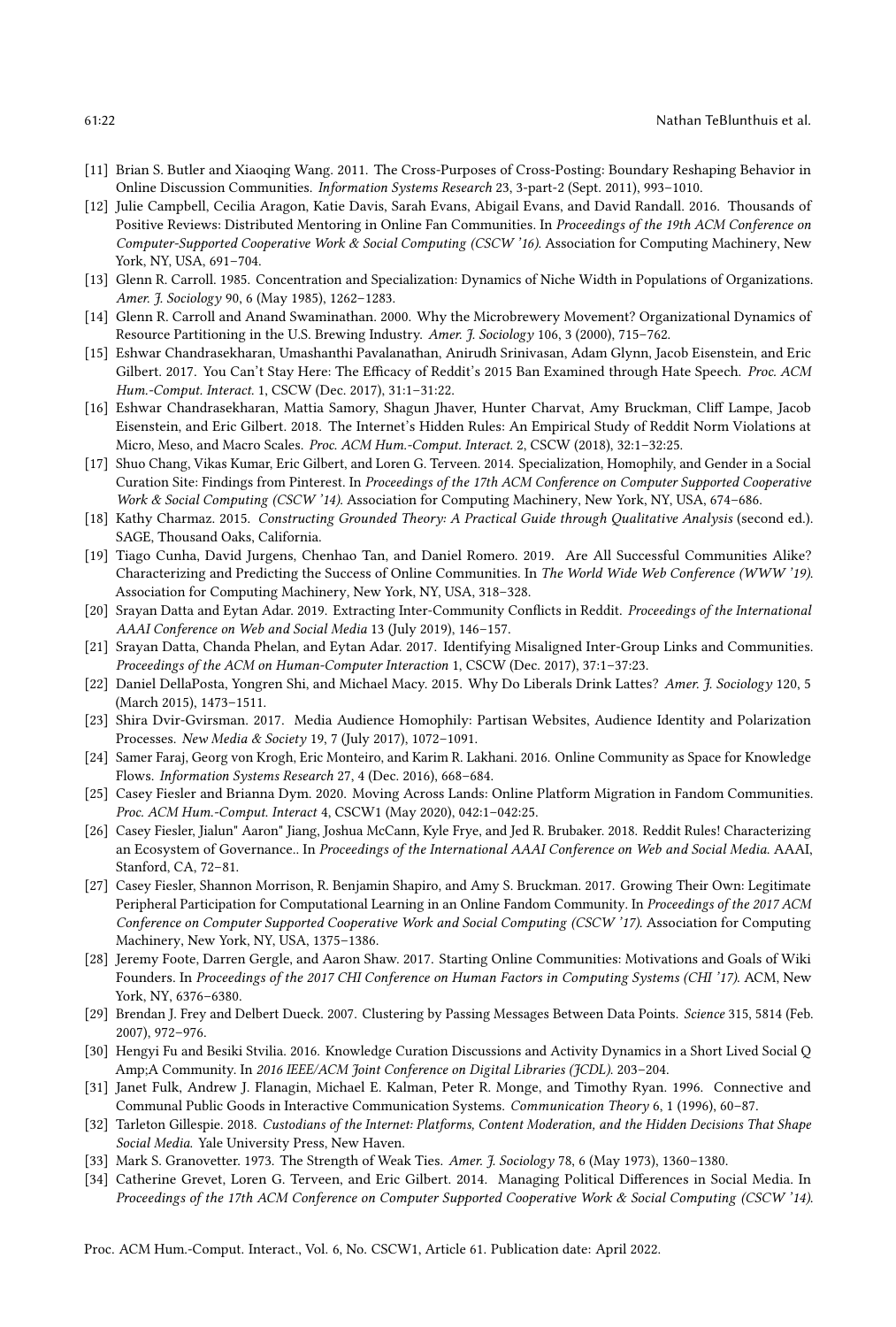Association for Computing Machinery, New York, NY, USA, 1400–1408.

- <span id="page-22-9"></span>[35] Aaron Halfaker, R. Stuart Geiger, Jonathan T. Morgan, and John Riedl. 2013. The Rise and Decline of an Open Collaboration System: How Wikipedia's Reaction to Popularity Is Causing Its Decline. American Behavioral Scientist 57, 5 (May 2013), 664–688.
- <span id="page-22-17"></span>[36] Jack Hessel, Chenhao Tan, and Lillian Lee. 2016. Science, Askscience, and Badscience: On the Coexistence of Highly Related Communities. In Tenth International AAAI Conference on Web and Social Media. 11. arXiv[:1612.07487](https://arxiv.org/abs/1612.07487)
- <span id="page-22-0"></span>[37] Benjamin Mako Hill and Aaron Shaw. 2019. Studying Populations of Online Communities. In The Oxford Handbook of Networked Communication, Brooke Foucault Welles and Sandra González-Bailón (Eds.). Oxford University Press, Oxford, UK, 173–193.
- <span id="page-22-14"></span>[38] Serena Hillman, Jason Procyk, and Carman Neustaedter. 2014. 'alksjdf;Lksfd': Tumblr and the Fandom User Experience. In Proceedings of the 2014 Conference on Designing Interactive Systems (DIS '14). Association for Computing Machinery, New York, NY, USA, 775–784.
- <span id="page-22-12"></span>[39] Itai Himelboim, Kaye D Sweetser, Spencer F Tinkham, Kristen Cameron, Matthew Danelo, and Kate West. 2016. Valence-Based Homophily on Twitter: Network Analysis of Emotions and Political Talk in the 2012 Presidential Election. New Media & Society 18, 7 (Aug. 2016), 1382–1400.
- <span id="page-22-1"></span>[40] Sohyeon Hwang and Jeremy D. Foote. 2021. Why Do People Participate in Small Online Communities? Proceedings of the ACM on Human-Computer Interaction 5, CSCW2 (Oct. 2021), 462:1–462:25.
- <span id="page-22-13"></span>[41] Thomas J. Johnson, Shannon L. Bichard, and Weiwu Zhang. 2009. Communication Communities or "CyberGhettos?": A Path Analysis Model Examining Factors That Explain Selective Exposure to Blogs. Journal of Computer-Mediated Communication 15, 1 (Oct. 2009), 60–82.
- <span id="page-22-3"></span>[42] Charles Kiene, Jialun "Aaron" Jiang, and Benjamin Mako Hill. 2019. Technological Frames and User Innovation: Exploring Technological Change in Community Moderation Teams. Proceedings of the ACM on Human-Computer Interaction 3, CSCW (Nov. 2019), 44:1–44:23.
- <span id="page-22-18"></span>[43] Charles Kiene, Andrés Monroy-Hernández, and Benjamin Mako Hill. 2016. Surviving an "Eternal September": How an Online Community Managed a Surge of Newcomers. In Proceedings of the 2016 CHI Conference on Human Factors in Computing Systems. ACM, New York, NY, 1152–1156.
- <span id="page-22-2"></span>[44] Robert E. Kraut, Paul Resnick, and Sara Kiesler. 2012. Building Successful Online Communities: Evidence-based Social Design. MIT Press, Cambridge, MA.
- <span id="page-22-4"></span>[45] Srijan Kumar, William L. Hamilton, Jure Leskovec, and Dan Jurafsky. 2018. Community Interaction and Conflict on the Web. In Proceedings of the 2018 World Wide Web Conference (WWW '18). International World Wide Web Conferences Steering Committee, Lyon, France, 933–943.
- <span id="page-22-10"></span>[46] Karim R. Lakhani and Eric von Hippel. 2003. How Open Source Software Works: "Free" User-to-User Assistance. Research Policy 32, 6 (2003), 923–943.
- <span id="page-22-16"></span>[47] Cliff Lampe and Paul Resnick. 2004. Slash(Dot) and Burn: Distributed Moderation in a Large Online Conversation Space. In Proceedings of the SIGCHI Conference on Human Factors in Computing Systems (CHI '04). Association for Computing Machinery, New York, NY, USA, 543–550.
- <span id="page-22-5"></span>[48] Cliff Lampe, Rick Wash, Alcides Velasquez, and Elif Ozkaya. 2010. Motivations to Participate in Online Communities. In Proceedings of the 28th International Conference on Human Factors in Computing Systems. ACM, Atlanta, Georgia, USA, 1927–1936.
- <span id="page-22-11"></span>[49] Paul F. Lazarsfeld and Robert K. Merton. 1954. Friendship as a Social Process: A Substantive and Methodological Analysis. In Freedom and Control in Modern Society, Morroe Berger, Theodore Abel, and Charles H. Page (Eds.). Van Nostrand, New York, 18–66.
- <span id="page-22-7"></span>[50] Alex Leavitt and John J. Robinson. 2017. The Role of Information Visibility in Network Gatekeeping: Information Aggregation on Reddit during Crisis Events. In Proceedings of the 2017 ACM Conference on Computer Supported Cooperative Work and Social Computing (CSCW '17). Association for Computing Machinery, Portland, Oregon, USA, 1246–1261.
- <span id="page-22-6"></span>[51] Jan Marco Leimeister and Helmut Krcmar. 2005. Evaluation of a Systematic Design for a Virtual Patient Community. Journal of Computer-Mediated Communication 10, JCMC1041 (July 2005).
- <span id="page-22-8"></span>[52] Yuyang Liang. 2017. Knowledge Sharing in Online Discussion Threads: What Predicts the Ratings?. In Proceedings of the 2017 ACM Conference on Computer Supported Cooperative Work and Social Computing (CSCW '17). Association for Computing Machinery, New York, NY, USA, 146–154.
- <span id="page-22-19"></span>[53] Zhiyuan Lin, Niloufar Salehi, Bowen Yao, Yiqi Chen, and Michael S. Bernstein. 2017. Better When It Was Smaller? Community Content and Behavior after Massive Growth.. In Eleventh International AAAI Conference on Web and Social Media. AAAI, Montreal, Canada, 132–141.
- <span id="page-22-15"></span>[54] Eden Litt and Eszter Hargittai. 2016. "Just Cast the Net, and Hopefully the Right Fish Swim into It": Audience Management on Social Network Sites. In Proceedings of the 19th ACM Conference on Computer-Supported Cooperative Work & Social Computing (CSCW '16). Association for Computing Machinery, New York, NY, USA, 1488–1500.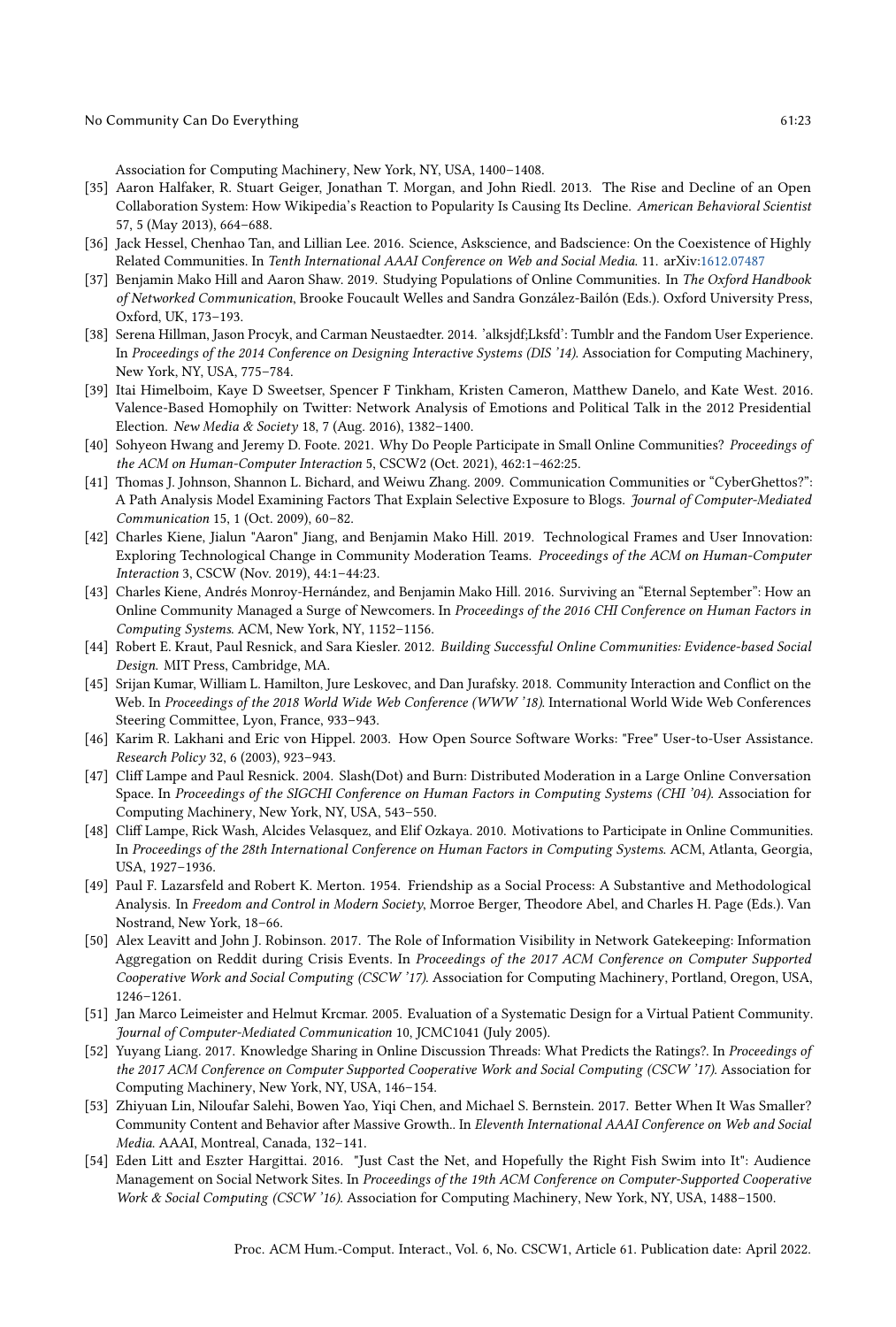- <span id="page-23-3"></span>[55] John Lu, Sumati Sridhar, Ritika Pandey, Mohammad Al Hasan, and Georege Mohler. 2019. Investigate Transitions into Drug Addiction through Text Mining of Reddit Data. In Proceedings of the 25th ACM SIGKDD International Conference on Knowledge Discovery & Data Mining (KDD '19). Association for Computing Machinery, New York, NY, USA, 2367–2375.
- <span id="page-23-18"></span>[56] Xiao Ma, Justin Cheng, Shankar Iyer, and Mor Naaman. 2019. When Do People Trust Their Social Groups?. In Proceedings of the 2019 CHI Conference on Human Factors in Computing Systems. ACM, Glasgow Scotland Uk, 1–12.
- <span id="page-23-19"></span>[57] A. E. Marwick and danah boyd. 2011. I Tweet Honestly, I Tweet Passionately: Twitter Users, Context Collapse, and the Imagined Audience. New Media & Society 13, 1 (Feb. 2011), 114–133.
- <span id="page-23-5"></span>[58] Adrienne Massanari. 2017. #Gamergate and The Fappening: How Reddit's Algorithm, Governance, and Culture Support Toxic Technocultures. New Media & Society 19, 3 (March 2017), 329–346.
- <span id="page-23-20"></span>[59] J. Nathan Matias. 2019. The Civic Labor of Volunteer Moderators Online. Social Media + Society 5, 2 (April 2019), 1–12.
- <span id="page-23-17"></span>[60] Miller McPherson, Lynn Smith-Lovin, and James M Cook. 2001. Birds of a Feather: Homophily in Social Networks. Annual Review of Sociology 27, 1 (Aug. 2001), 415–444.
- <span id="page-23-13"></span>[61] Meredith Ringel Morris, Jaime Teevan, and Katrina Panovich. 2010. A Comparison of Information Seeking Using Search Engines and Social Networks. In Fourth International AAAI Conference on Weblogs and Social Media.
- <span id="page-23-14"></span>[62] Meredith Ringel Morris, Jaime Teevan, and Katrina Panovich. 2010. What Do People Ask Their Social Networks, and Why? A Survey Study of Status Message Q&a Behavior. In Proceedings of the SIGCHI Conference on Human Factors in Computing Systems. Association for Computing Machinery, New York, NY, USA, 1739–1748.
- <span id="page-23-9"></span>[63] Ahlam Muhtaseb and Lawrence R. Frey. 2008. Arab Americans' Motives for Using the Internet as a Functional Media Alternative and Their Perceptions of U.S. Public Opinion. Journal of Computer-Mediated Communication 13, 3 (April 2008), 618–657.
- <span id="page-23-16"></span>[64] Wanda J. Orlikowski. 1992. Learning from Notes: Organizational Issues in Groupware Implementation. In Proceedings of the 1992 ACM Conference on Computer-supported Cooperative Work (CSCW '92). ACM, New York, NY, USA, 362–369.
- <span id="page-23-22"></span>[65] Nathaniel Poor. 2005. Mechanisms of an Online Public Sphere: The Website Slashdot. Journal of Computer-Mediated Communication 10, JCMC1028 (Jan. 2005).
- <span id="page-23-8"></span>[66] Nathaniel Poor. 2014. Computer Game Modders' Motivations and Sense of Community: A Mixed-Methods Approach. New Media & Society 16, 8 (Dec. 2014), 1249–1267.
- <span id="page-23-6"></span>[67] Manoel Horta Ribeiro, Shagun Jhaver, Savvas Zannettou, Jeremy Blackburn, Gianluca Stringhini, Emiliano De Cristofaro, and Robert West. 2021. Do Platform Migrations Compromise Content Moderation? Evidence from r/The\_Donald and r/Incels. Proceedings of the ACM on Human-Computer Interaction 5, CSCW2 (Oct. 2021), 1–24.
- <span id="page-23-10"></span>[68] Catherine M. Ridings and David Gefen. 2004. Virtual Community Attraction: Why People Hang out Online. Journal of Computer-Mediated Communication 10, 1 (Nov. 2004).
- <span id="page-23-24"></span>[69] Martin Ruef, Howard E. Aldrich, and Nancy M. Carter. 2003. The Structure of Founding Teams: Homophily, Strong Ties, and Isolation among U.S. Entrepreneurs. American Sociological Review 68, 2 (2003), 195–222.
- <span id="page-23-21"></span>[70] Joseph Seering, Tony Wang, Jina Yoon, and Geoff Kaufman. 2019. Moderator Engagement and Community Development in the Age of Algorithms. New Media & Society (Jan. 2019), 1461444818821316.
- <span id="page-23-11"></span>[71] Aaron Shaw and Benjamin Mako Hill. 2014. Laboratories of Oligarchy? How the Iron Law Extends to Peer Production. Journal of Communication 64, 2 (2014), 215–238.
- <span id="page-23-15"></span>[72] Kate Starbird. 2012. Crowd Computation: Organizing Information during Mass Disruption Events. In Proceedings of the ACM 2012 Conference on Computer Supported Cooperative Work Companion (CSCW '12). ACM, New York, NY, USA, 339–342.
- <span id="page-23-25"></span>[73] Anand Swaminathan. 2001. Resource Partitioning and the Evolution of Specialist Organizations: The Role of Location and Identity in the U.S. Wine Industry. Academy of Management Journal 44, 6 (Dec. 2001), 1169–1185.
- <span id="page-23-4"></span>[74] Chenhao Tan. 2018. Tracing Community Genealogy: How New Communities Emerge from the Old. In Proceedings of the Twelfth International Conference on Web and Social Media (ICWSM '18). AAAI, Palo Alto, California, 395–404.
- <span id="page-23-0"></span>[75] Chenhao Tan and Lillian Lee. 2015. All Who Wander: On the Prevalence and Characteristics of Multi-Community Engagement. In Proceedings of the 24th International Conference on World Wide Web (WWW '15). International World Wide Web Conferences Steering Committee, Republic and Canton of Geneva, Switzerland, 1056–1066.
- <span id="page-23-1"></span>[76] Nathan TeBlunthuis and Benjamin Mako Hill. 2021. Identifying Competition and Mutualism Between Online Groups. arXiv:2107.06970 [cs] (July 2021). arXiv[:2107.06970](https://arxiv.org/abs/2107.06970) [cs]
- <span id="page-23-12"></span>[77] Nathan TeBlunthuis, Aaron Shaw, and Benjamin Mako Hill. 2018. Revisiting "The Rise and Decline" in a Population of Peer Production Projects. In Proceedings of the 2018 CHI Conference on Human Factors in Computing Systems. ACM, New York, NY, 355:1–355:7.
- <span id="page-23-7"></span>[78] Fred Turner. 2005. Where the Counterculture Met the New Economy: The WELL and the Origins of Virtual Community. Technology and Culture 46, 3 (2005), 485–512.
- <span id="page-23-23"></span>[79] Eric von Hippel. 2016. Free Innovation (1 edition ed.). The MIT Press, Cambridge, MA.
- <span id="page-23-2"></span>[80] Xiaoqing Wang, Brian S. Butler, and Yuqing Ren. 2012. The Impact of Membership Overlap on Growth: An Ecological Competition View of Online Groups. Organization Science 24, 2 (June 2012), 414–431.

Proc. ACM Hum.-Comput. Interact., Vol. 6, No. CSCW1, Article 61. Publication date: April 2022.